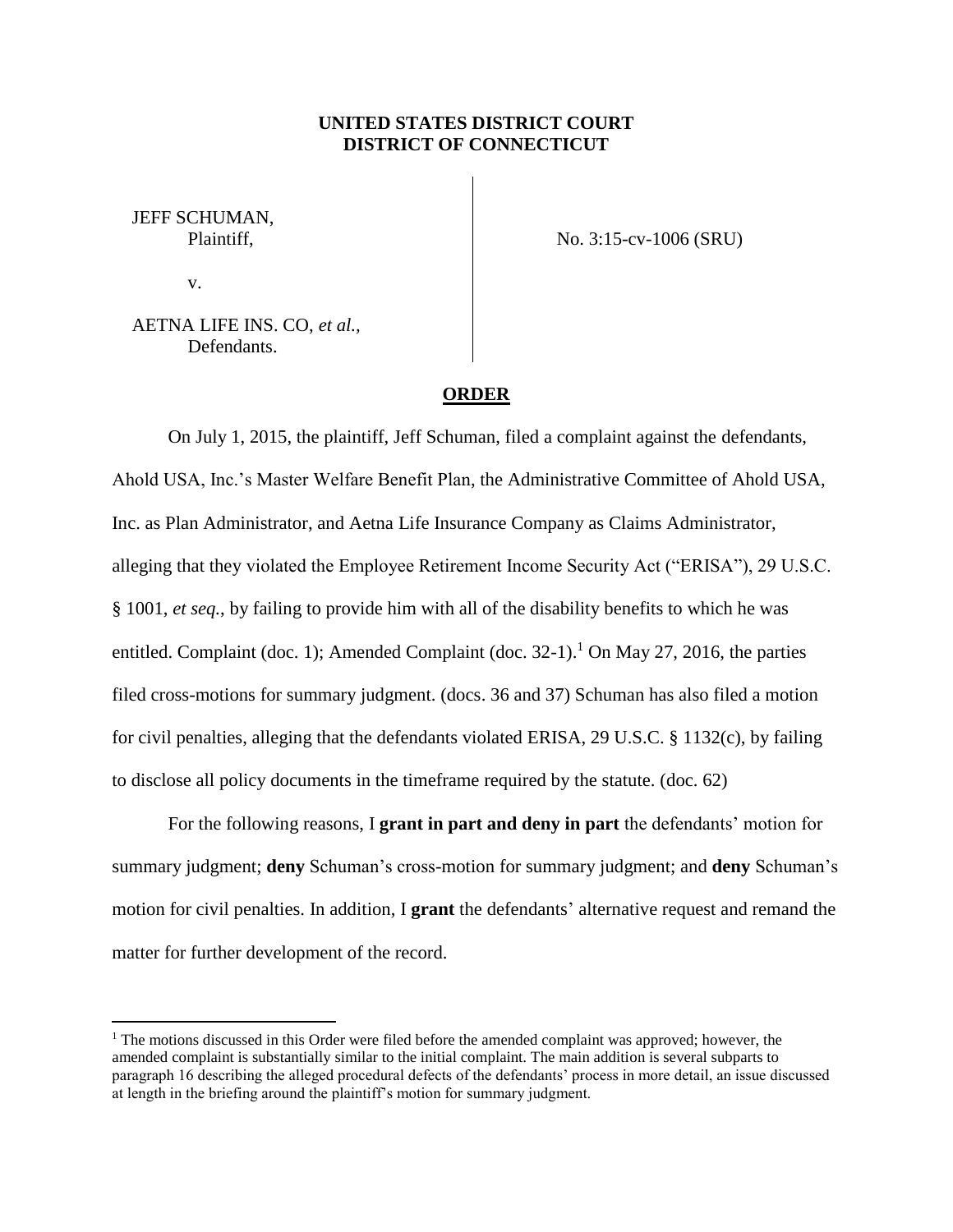#### **I. Standard of Review**

Summary judgment is appropriate when the record demonstrates that "there is no genuine dispute as to any material fact and the movant is entitled to judgment as a matter of law." Fed. R. Civ. P. 56(a); *see also Anderson v. Liberty Lobby, Inc.*, 477 U.S. 242, 256 (1986) (plaintiff must present affirmative evidence in order to defeat a properly supported motion for summary judgment).

When ruling on a summary judgment motion, the court must construe the facts of record in the light most favorable to the nonmoving party and must resolve all ambiguities and draw all reasonable inferences against the moving party. *Anderson*, 477 U.S. at 255; *Matsushita Elec. Indus. Co. v. Zenith Radio Corp.*, 475 U.S. 574, 587 (1986); *Adickes v. S.H. Kress & Co.*, 398 U.S. 144, 158–59 (1970); *see also Aldrich v. Randolph Cent. Sch. Dist.*, 963 F.2d. 520, 523 (2d Cir. 1992) (court is required to "resolve all ambiguities and draw all inferences in favor of the nonmoving party"). When a motion for summary judgment is properly supported by documentary and testimonial evidence, however, the nonmoving party may not rest upon the mere allegations or denials of the pleadings, but must present sufficient probative evidence to establish a genuine issue of material fact. *Celotex Corp. v. Catrett*, 477 U.S. 317, 327 (1986); *Colon v. Coughlin*, 58 F.3d 865, 872 (2d Cir. 1995).

"Only when reasonable minds could not differ as to the import of the evidence is summary judgment proper." *Bryant v. Maffucci*, 923 F.2d 979, 982 (2d Cir. 1991); *see also Suburban Propane v. Proctor Gas, Inc.*, 953 F.2d 780, 788 (2d Cir. 1992). If the nonmoving party submits evidence that is "merely colorable," or is not "significantly probative," summary judgment may be granted. *Anderson*, 477 U.S. at 249–50.

> The mere existence of some alleged factual dispute between the parties will not defeat an otherwise properly supported motion for summary judgment; the requirement is that there be no genuine issue of material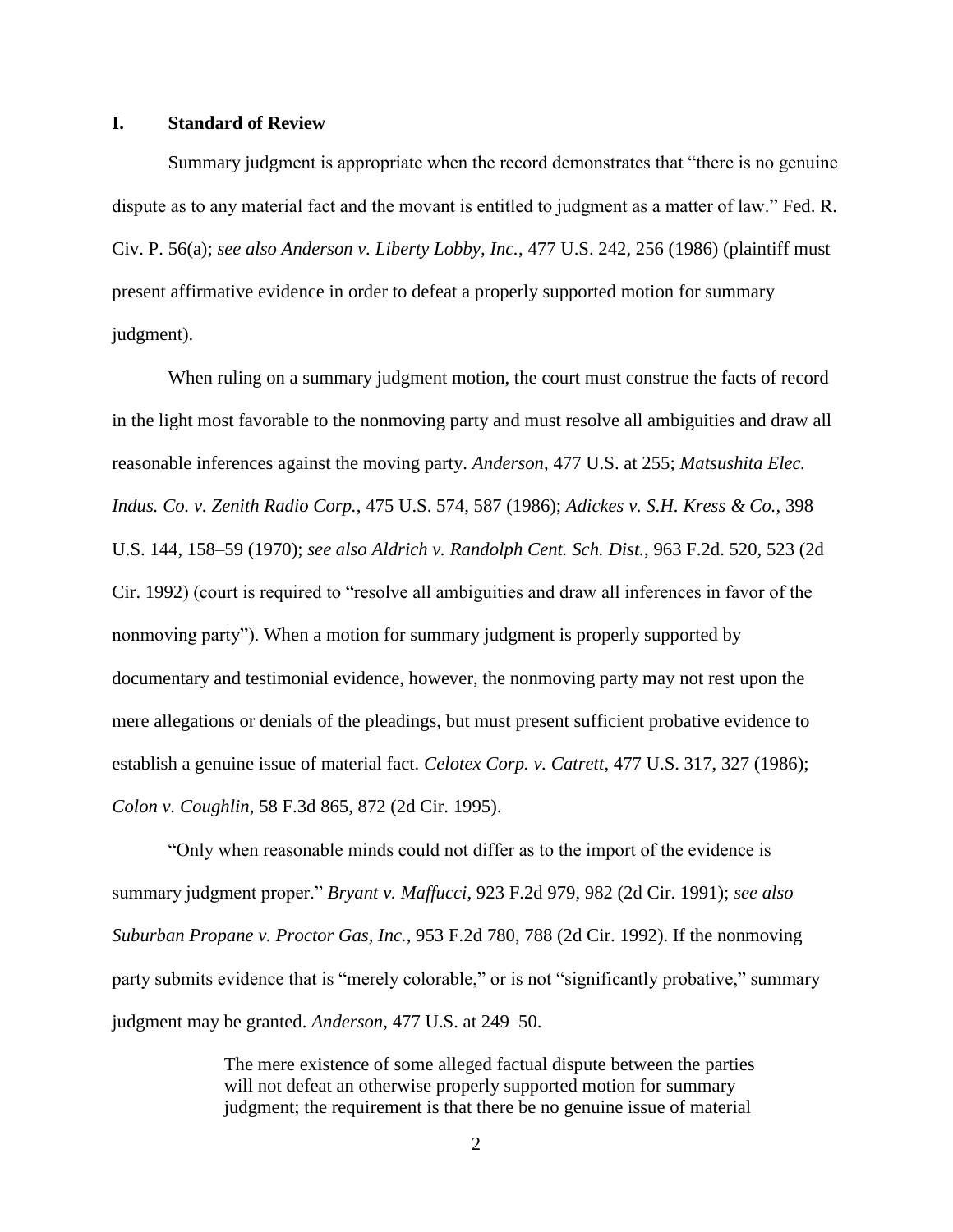fact. As to materiality, the substantive law will identify which facts are material. Only disputes over facts that might affect the outcome of the suit under the governing law will properly preclude the entry of summary judgment. Factual disputes that are irrelevant or unnecessary will not be counted.

*Id.* at 247–48. To present a "genuine" issue of material fact, there must be contradictory evidence "such that a reasonable jury could return a verdict for the non-moving party." *Id.* at 248.

If the nonmoving party has failed to make a sufficient showing on an essential element of his case with respect to which he has the burden of proof at trial, then summary judgment is appropriate. *Celotex*, 477 U.S. at 322. In such a situation, "there can be 'no genuine issue as to any material fact,' since a complete failure of proof concerning an essential element of the nonmoving party's case necessarily renders all other facts immaterial." *Id.* at 322–23; *accord Goenaga v. March of Dimes Birth Defects Found.*, 51 F.3d 14, 18 (2d Cir. 1995) (movant's burden satisfied if he can point to an absence of evidence to support an essential element of nonmoving party's claim). In short, if there is no genuine issue of material fact, summary judgment may enter. *Celotex*, 477 U.S. at 323.

### **II. Background**

Unless otherwise indicated, the following facts are drawn from statements in the parties' Local Rule 56(a)(1) Statements to which the other side did not object. *See* Defs.' L.R. 56(a)(1) Stmt. (doc. 36-6); Pl.'s L.R. 56(a)(1) Stmt. (doc. 37-2).

#### A. Schuman's Disability Benefit Plan

Prior to becoming disabled, Jeff Schuman had worked as a pharmacist in retail stores for thirty-five years. At the time that he became disabled, he was employed by Ahold USA, Inc.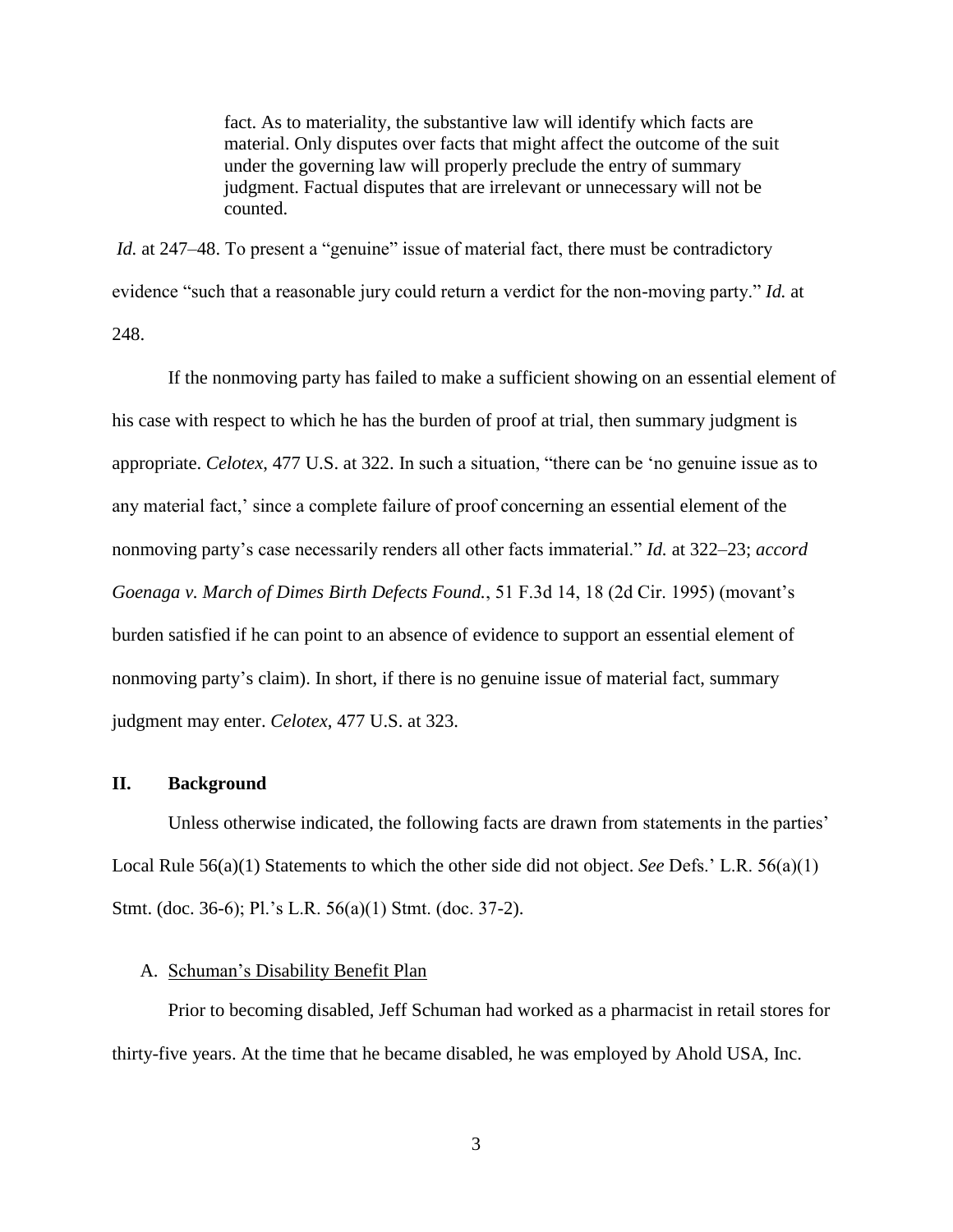("Ahold") as a retail pharmacy manager at a Stop & Shop Supermarket ("Stop & Shop").<sup>2</sup> Schuman's position required frequent walking, constant standing, and lifting up to 20 pounds. He became disabled from that position on April 30, 2013, and has remained unable to perform that job.

Schuman was eligible to participate in a long- and short-term disability plan provided as part of a group insurance plan between Aetna Life Insurance Company ("Aetna") and Ahold. As discussed further below, the parties adamantly disagree about which "version" of that policy should apply here. All of the potential policies provide for six months of short term disability ("STD") benefits, followed by a period of long term disability benefits ("LTD"). All versions of the policy then provided an initial period in which LTD benefits would be paid if the claimant met the "own occupation" test, which awarded benefits:

on any day that:

 $\overline{a}$ 

You cannot perform the material duties of your own occupation solely because of an illness, injury or disabling pregnancy related condition; and

Your earnings are 80% or less of your adjusted predisability earnings.

*See* Administrative Record ("AR") at 9, 102; ADD at 1454, 1484.<sup>3</sup>

At the end of the period in which the "own occupation" test applied, LTD benefits would pay for an additional period if the claimant met the "reasonable occupation" test, meaning he could not perform the material duties of any reasonable occupation "solely because of" his

<sup>&</sup>lt;sup>2</sup> As discussed further below, the parties strenuously debate whether Schuman was an "Ahold" employee or a "Stop & Shop" employee. The defendants have submitted Schuman's Form W-2 for 2011, which indicates that he was employed by "S&S Credit Co., Inc.," along with an affidavit asserting that "S&S Credit Co., Inc." is the previous corporate name of Stop & Shop and that Stop & Shop is an operating unit of Ahold. Decl. of Laura Eckert at  $\P$  1,  $\P$ 19 and Ex. H (docs. 69 and 69-9).

<sup>3</sup> Schuman has provided additional pages of material that were not included in the Administrative Record; however, he has included page numbers on those documents that follow from the Administrative Record. I will refer to Schuman's additional pages as "ADD at".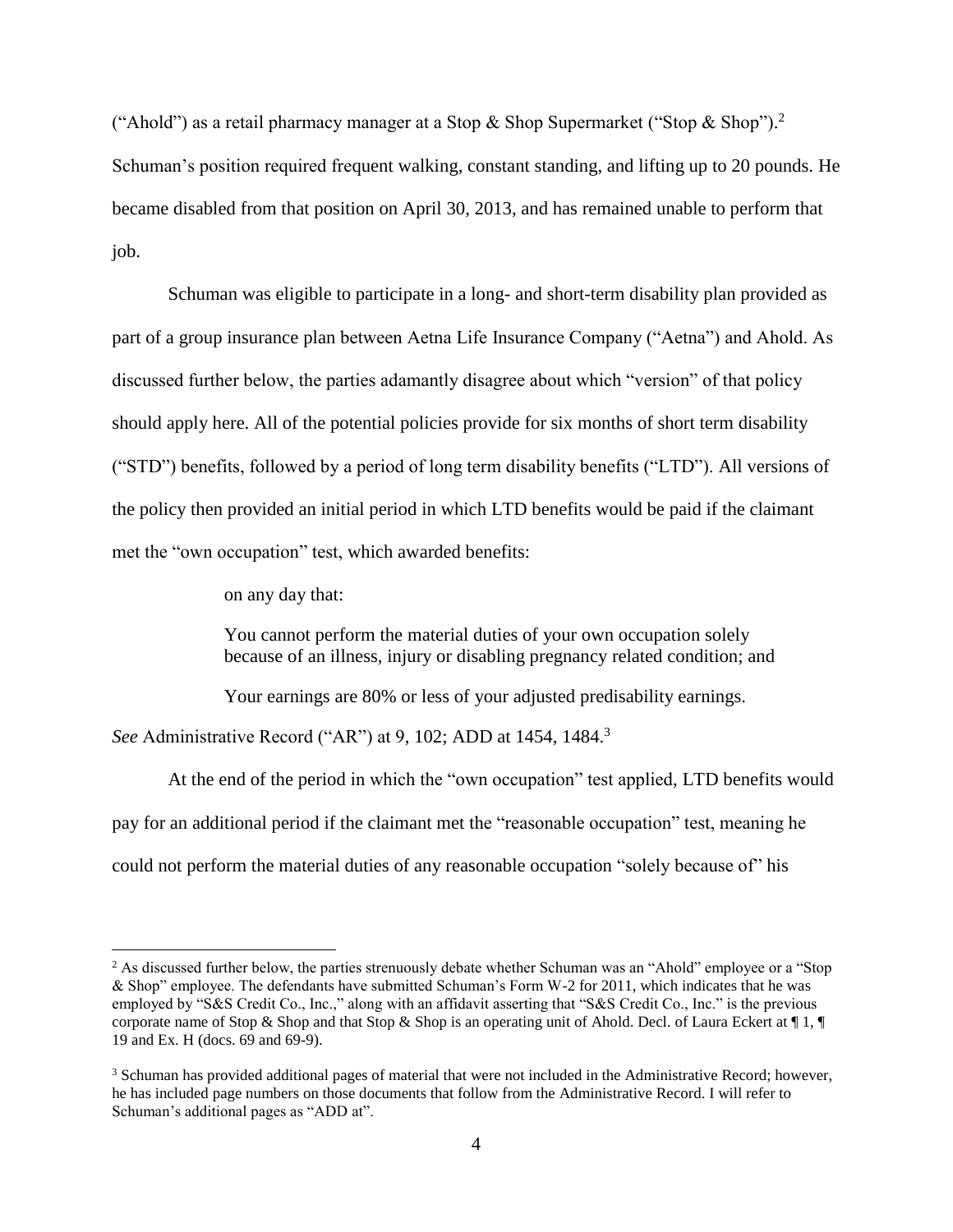disability. *See* AR at 9, 102; ADD at 1454, 1484. A "reasonable occupation" is defined in all of the policies as:

[a]ny gainful activity:

For which you are or may reasonably become, fitted by education, training, or experience; and

Which results in, or can be expected to result in, an income of more than 60% of your adjusted predisability earnings.

*See* AR at 23, 119; ADD at 1471, 1499.

#### B. Versions of the Certificate

 $\overline{a}$ 

Four different LTD certificates are discussed in the parties' briefing. Although the defendants object to the terminology, they have adopted Schuman's labeling of the certificates as Versions One, Two, Three, and Four. I will do the same.

The dispute over which version of the certificate applies apparently did not arise until July 2014. Prior to that date, Schuman had been informed multiple times by Aetna representatives that the "own occupation" test would only last for a twelve-month period. For instance, in a September 4, 2013 letter, Kimberly Nee, a representative of Aetna, sent Schuman a letter stating that Schuman would receive LTD benefits for twelve months under the "own occupation" test, after which time the "reasonable occupation" test would apply. AR at 815. In a September 13, 2013 letter, Nee informed Schuman that he was "eligible to receive monthly benefits effective 10/27/2013, and continuing for up to twelve months as long as you remain totally disabled from your own occupation." AR at 819. Nee also indicated on September 16, September 26, and December 12, 2013 that the "own occupation" test would be applied only for the first twelve-month period.<sup>4</sup> In a letter dated March 27, 2014, Nee once again informed

<sup>4</sup> Schuman largely admits that those statements were made, but denies that they accurately described his policy.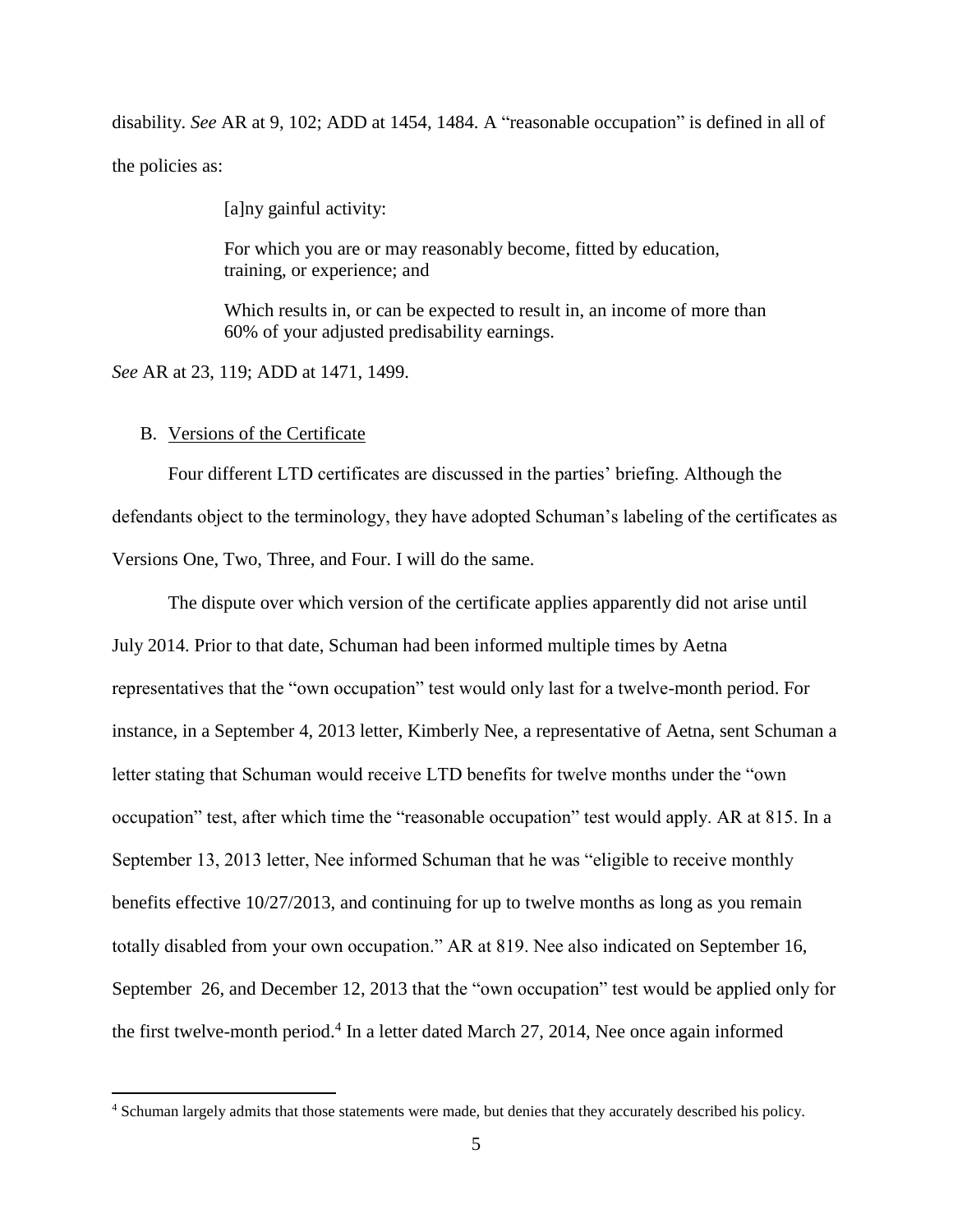Schuman that his benefits under the "own occupation" test would end on October 26, 2014, twelve months after the beginning of his LTD period. Schuman did not question or object to Nee's repeated statements that the "own occupation" test would only apply for twelve months until July 2014, and indeed appears to have asked several questions about the "reasonable occupation" test in 2013. *See* AR at 203 (note on September 26, 2013 stating that "EE also asked about RW of 60% after a year of benefits"); AR at 555 (note between July 17 and July 21, 2014 stating that "EE asked about the change in disability in Oct[ober] and how this [apparently indicating a recent surgery] affects it").

### 1. *Version One, AR at 1–31*

Schuman asserts in an undated declaration submitted with his attempt to reopen his appeal that he downloaded a copy of Version One before May 2013. AR at 1033. In a Declaration dated February 25, 2016, Schuman asserts that he received Version One "through my company's intranet site or by mail, before I left . . . in May 2013." ADD at 1510 (doc. No 35). Kimberly Cline, an Ahold employee, also sent Schuman a copy of Version One on July 30, 2014 in response to his request to receive a copy of his policy.

Version One states that the "own occupation" test applies for a twenty-four–month period. AR at 9. The eligible class identified in Version One is defined as follows:

You are in an eligible class if:

You are a regular full-time active executive or salary employees [sic], as defined by your employer.

AR at 6. The defendants assert that Version One does not apply to Schuman because it applies only to employees at the Carlisle unit of Ahold or Ahold Financial Services. They have not, however, shown that Version One actually includes that limitation in its text; rather, they have asserted that limitation in an interrogatory response. Defs' LR 56(a)(1) Stmt. at ¶ 78.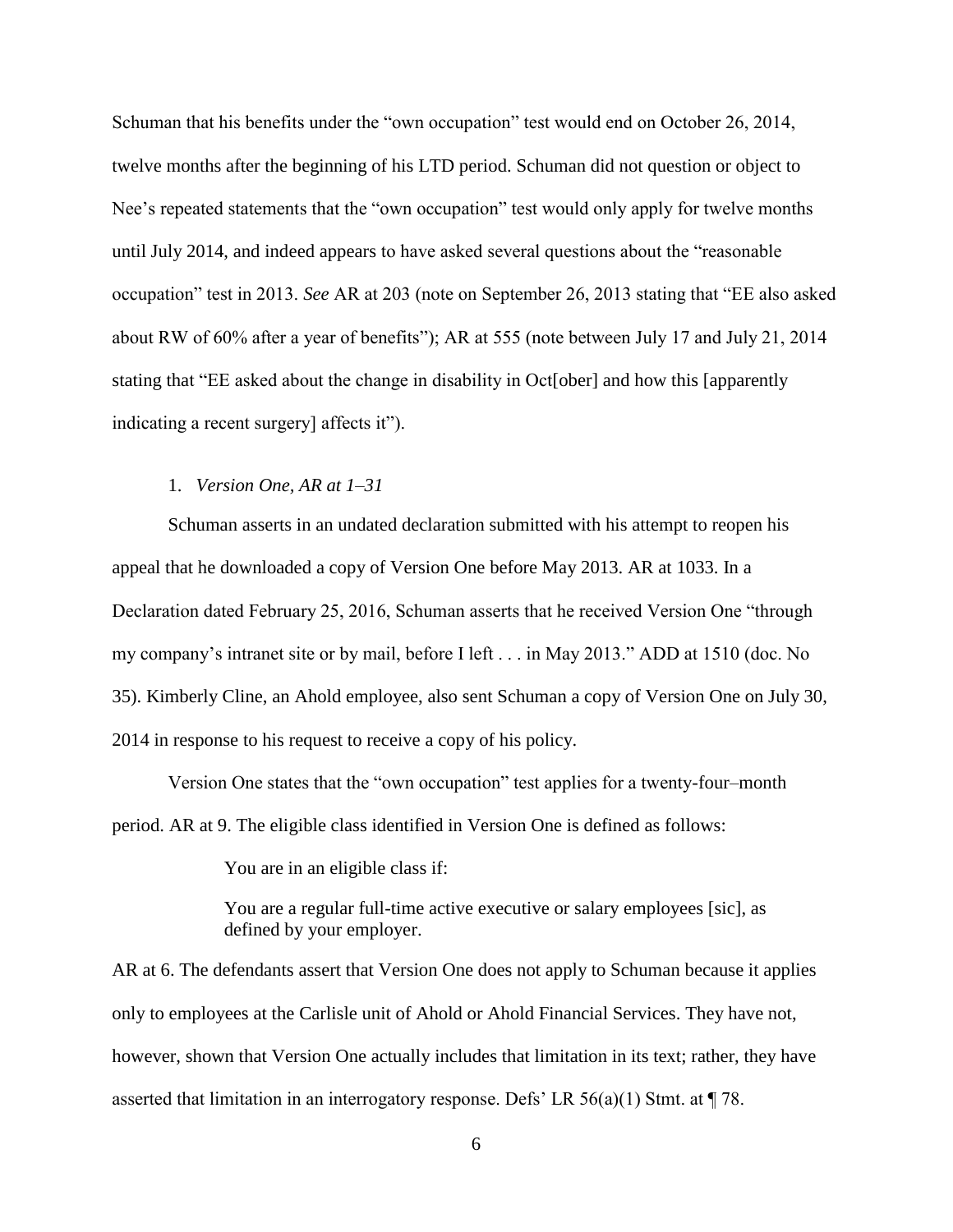#### 2. *Version Two, AR at 94–124*

Version Two apparently was not provided to Schuman until it was produced as part of the Administrative Record. *See* Defs.' Sum. J. Br. at 2 n.1. It includes an "own occupation" test of twelve months. AR at 102. Version Two has an effective date of January 1, 2012, and an issue date of January 11, 2012. AR at 96. It was "signed" by Mark Bertolini as CEO. *Id.* The defendants assert that Version Two is the only "version" of the Certificate that applies to Schuman. They point to the "eligible class" definition, which is as follows:

You are in an eligible class if:

You are a regular full-time Executive , salaried, Non-Union Hourly, and Union 99 Associates[sic] employed by Stop and Shop, Giant of Maryland, and American Sales Company employees [sic], as defined by your employer.

AR at 99. Schuman asserts that he was not a Stop & Shop employee, but rather an employee of Ahold, and accordingly is not a member of the eligible class.

### 3. *Version Three, ADD at 1446–76*

Schuman received Version Three in the following manner: when Cline sent Schuman

Version One, which has a twenty-four–month "own occupation" test period, she also provided him with a summary plan description ("SPD") dated January 1, 2011, stating that the "own occupation" test only applied for twelve months. Schuman pointed out the inconsistency. Traci McAllen, a manager of Benefits Administration at Ahold, was notified and emailed Ronald Mattson, Aetna's Group Insurance Account Executive responsible for the Ahold account, about the inconsistency. Mattson responded on August 1, 2014, stating:

> This should absolutely read 12 months Own Occupation. It's been that way for years on the Stop & Shop / Giant of Maryland plans. I'm having the policy updated TODAY.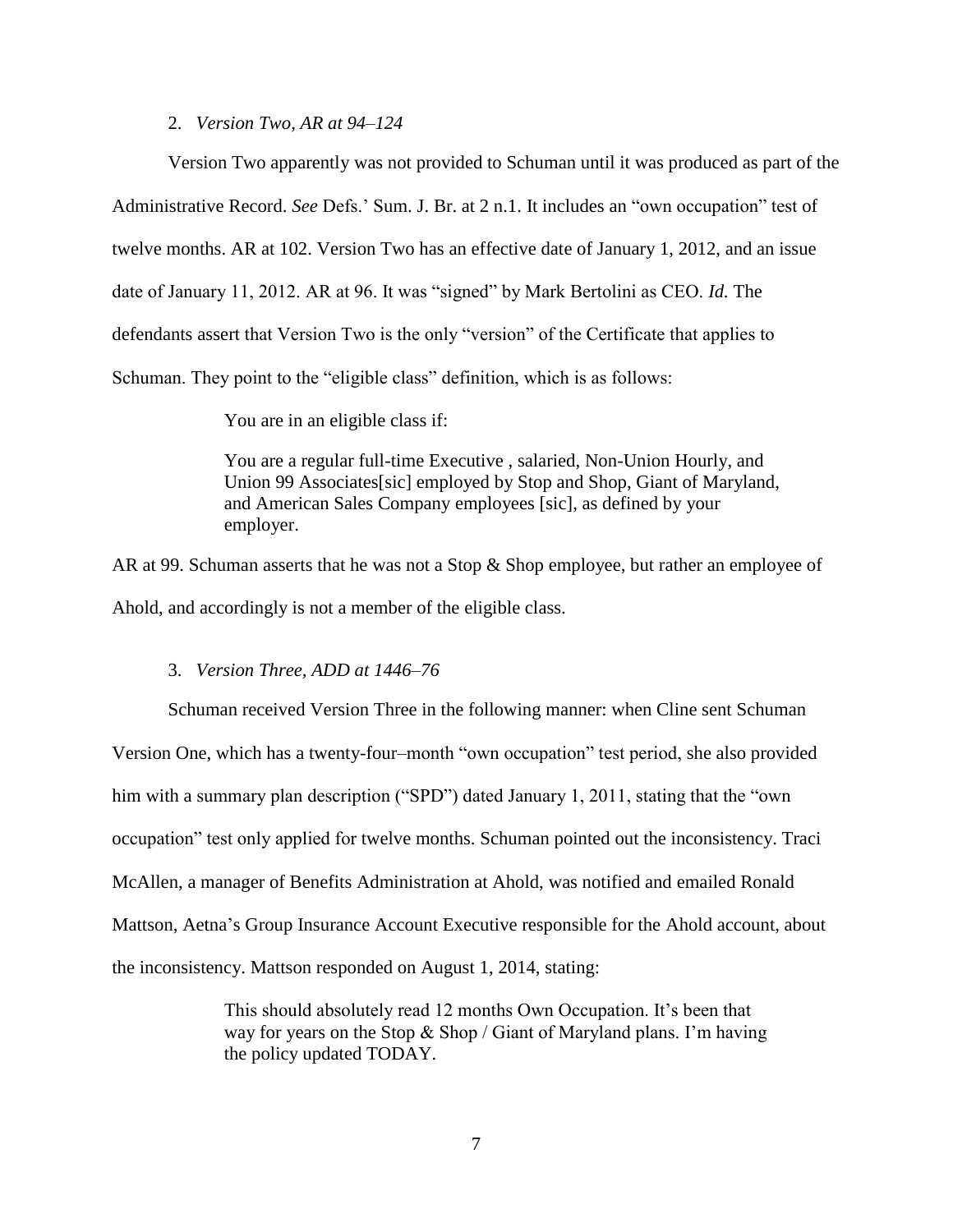We updated the policy in 2012 to make sure we had clean documents across the board, and someone missed this very important provision.

My apologies. I have reviewed the entire document and am making another change to the Eligibility statement to make sure it indicates Nonunion hourly associates.

[Mattson included a copy of what appears to be the eligible class definition in Version One.]

The Giant-Carlyle policy correctly indicates 24 months Own Occ.

ADD at 1525. Later that day, Mattson provided McAllen with Version Three. *Id.* On August 25, 2014, McAllen sent Version Three to Schuman, stating in her transmittal email that the correct time for the "own occupation" test was twelve months. McAllen described the twenty-four month "own occupation" period as "an administrative error." ADD at 1504.

Version Three contains the same eligible class definition as Version Two, ADD at 1451;

however, it also contains an inconsistency. It states that the "own occupation" test applies for

twenty-four months, but that the "reasonable occupation" test applies after the first twelve

months. ADD at 1454.

#### 4. *Version Four, ADD at 1477–1503*

Schuman was provided with Version Four apparently after he identified the inconsistency in Version Three in a call to Robert Watts, Director of Benefits at Ahold, on August 25, 2014. ADD at 1509. Watts attached Version Four along with an email to Schuman on August 29, 2014, stating, in relevant part:

> We understand that Aetna, the Company's LTD insurer and claims administrator, provided to you a Certificate that contained an administrative error in that it mistakenly set forth a period of 24 months for the test of disability. The correct time period under the LTD Plan is 12 months. I have enclosed a corrected Certificate [Version Four] which, as you will see, includes the 12-month time period.

ADD at 1509.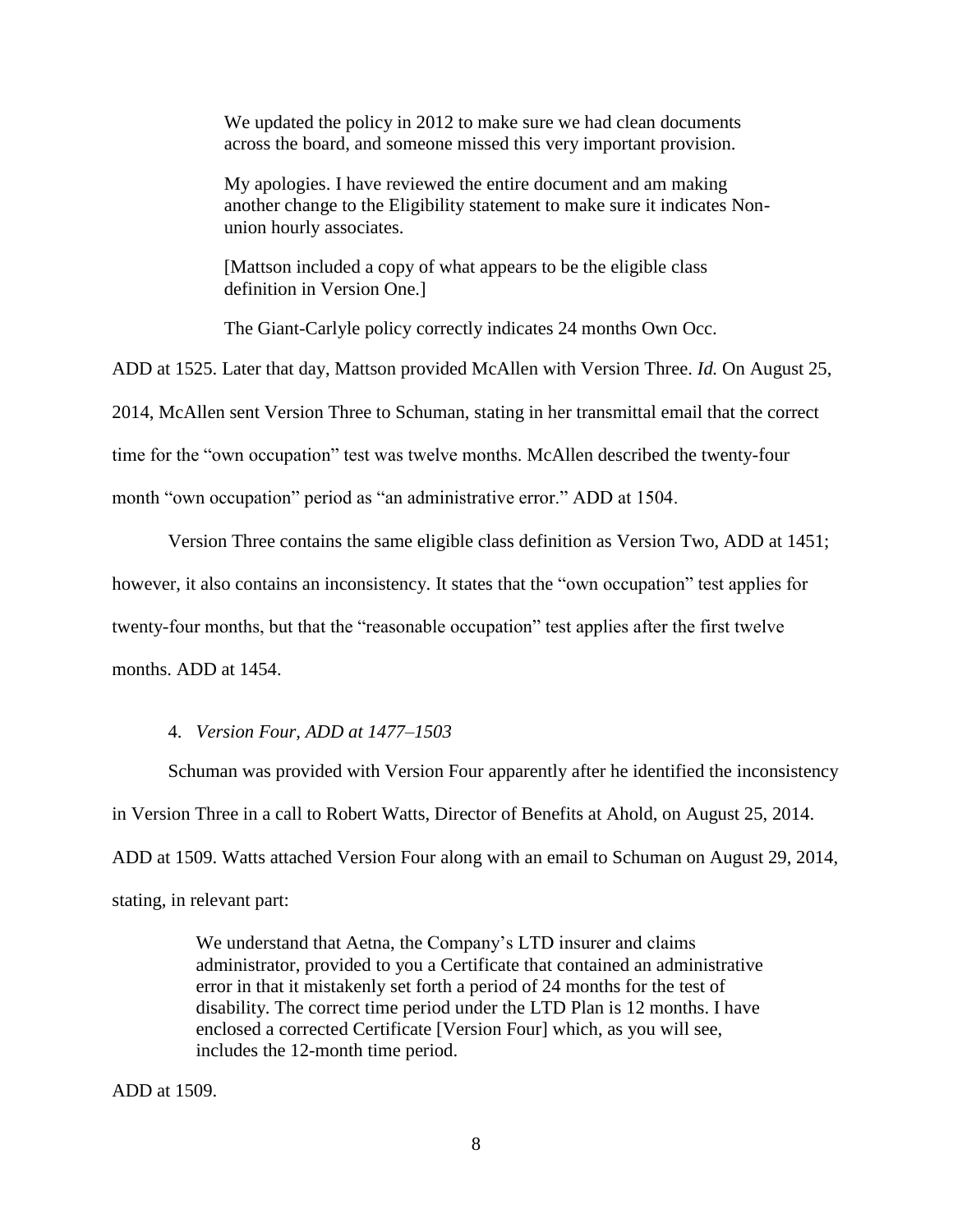Version Four states that the "own occupation" test applies for twelve months, and after those twelve months, the "reasonable occupation" test applies. ADD at 1484. Version Four states on its cover page that it was "Prepared Exclusively for Stop and Shop / Giant of Maryland," but does not mention those entities in its eligible class definition, which is as follows:

You are in an eligible class if:

You are a regular full-time employee, as defined by your employer. ADD at 1481. Version Four has an effective date of January 1, 2010, and an issue date of September 13, 2012. ADD at 1479. It was "signed" by Ronald A. Williams as CEO, but Williams ceased to hold that position in 2010.

#### C. Schuman's Disability Claim

On or around June 16, 2011, Schuman commenced a short term disability (STD) claim and was absent from work while he underwent surgery to address pain in his right foot. He returned to work without restrictions on January 30, 2012. On or around March 28, 2013, Schuman commenced a second STD claim and was absent from work starting on April 30, 2013 to have the hardware installed during the 2011 surgery removed. The parties agree that Schuman received the requested STD benefits, including during the period from April 30, 2013 through October 28, 2013.

The treatments did not resolve Schuman's pain, however, and Schuman's treating doctor determined that he was only capable of sedentary work. On August 29, 2013, Schuman informed an Aetna representative that he would not be able to return to his position. The parties agree that Schuman's disability has continued to render him incapable of holding that position until the present.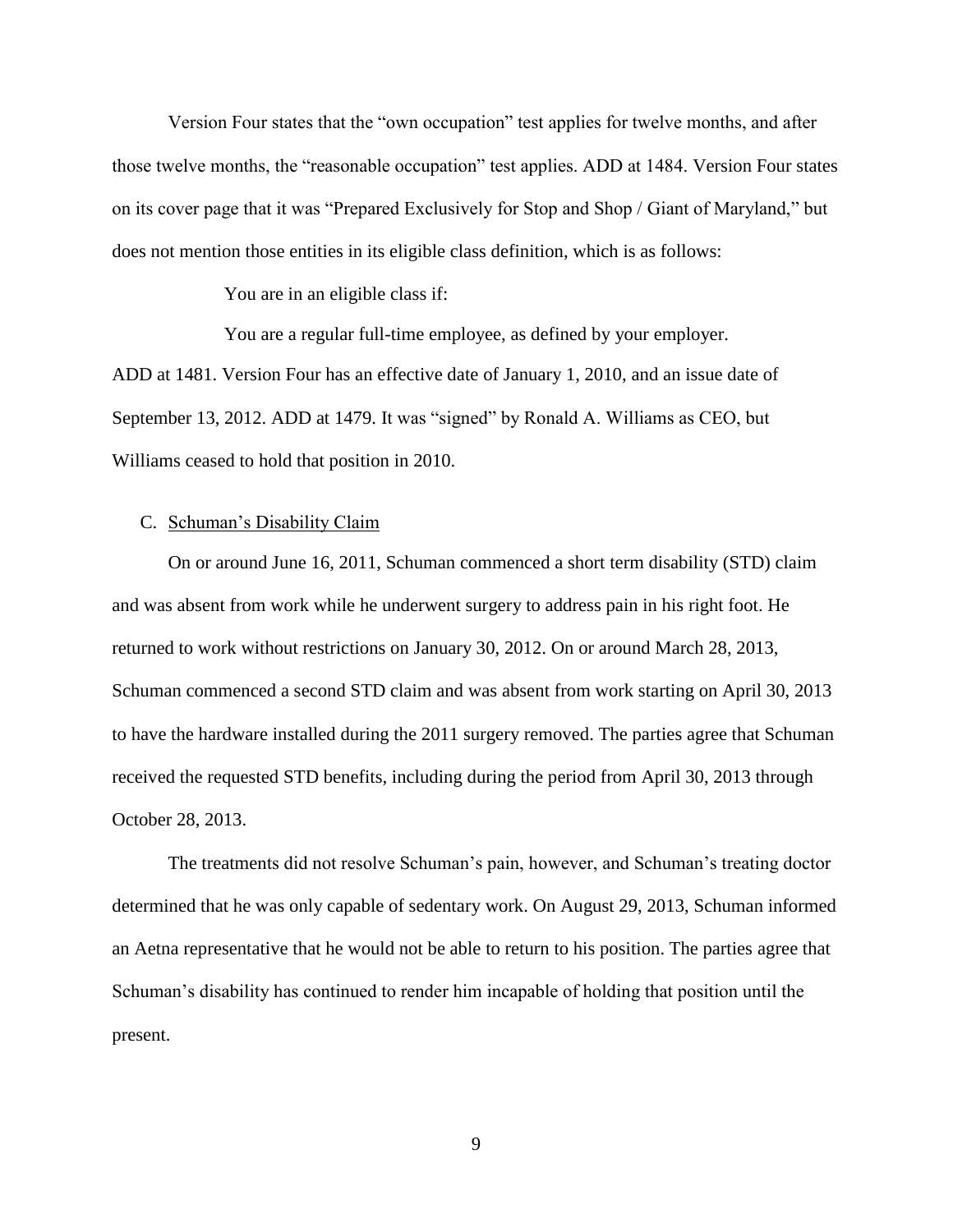In September  $2013<sup>5</sup>$  close to the end of Schuman's six-month STD benefit period, his claim was referred for a determination whether he was eligible for LTD benefits. Throughout the relevant period, the parties agree that Schuman's treating physician, Dr. Aronow, consistently determined that Schuman was capable of performing sedentary work. *See, e.g.*, Defs' LR 56(a)(1) Stmt. at ¶ 30 (citing AR at 651, 827–28, 1232, 1260–61, 1299, 1314–15). The parties also agree that Schuman met the "own occupation" test of disability throughout the relevant period. The following facts thus describe Aetna's assessment of Schuman in preparation for the application of the "reasonable occupation" test.

On September 25, 2013, Joseph Thompson of Coventry Health Care provided an "Aetna Vocational Assessment" to Diane Winiarski, an Aetna employee listed as the "Claim Owner." AR at 822–25. The report indicated that Schuman had several transferable skills, but that transferability was "limited" because "his vocational background is concentrated in one specific occupation." It identified three "job goals" in occupations that would not have met Schuman's reasonable wage requirements: peer reviewer, claims examiner, and instructor-pharmaceutical.

On September 26, 2013, Winiarski completed an in-house transferrable skills assessment and identified the additional occupation of "Quality-Control Coordinator, Pharmaceuticals." AR at 499. Winiarski's notes indicate that she asked Thompson "to assess if this occupation exist [sic] in EE's locale as CT does have numerous pharmaceutical companies." *Id.* On October 18, 2013, Winiarski's notes indicate that she received an email from Thompson regarding additional labor market research. She indicated that the documentation he provided "appears to note the existence of auditor positions of a sedentary nature consistent with the educational achievement,

 $\overline{a}$ 

 $<sup>5</sup>$  The parties disagree on the exact date of this determination and the records are somewhat unclear, but pinpointing</sup> the precise date does not seem material here.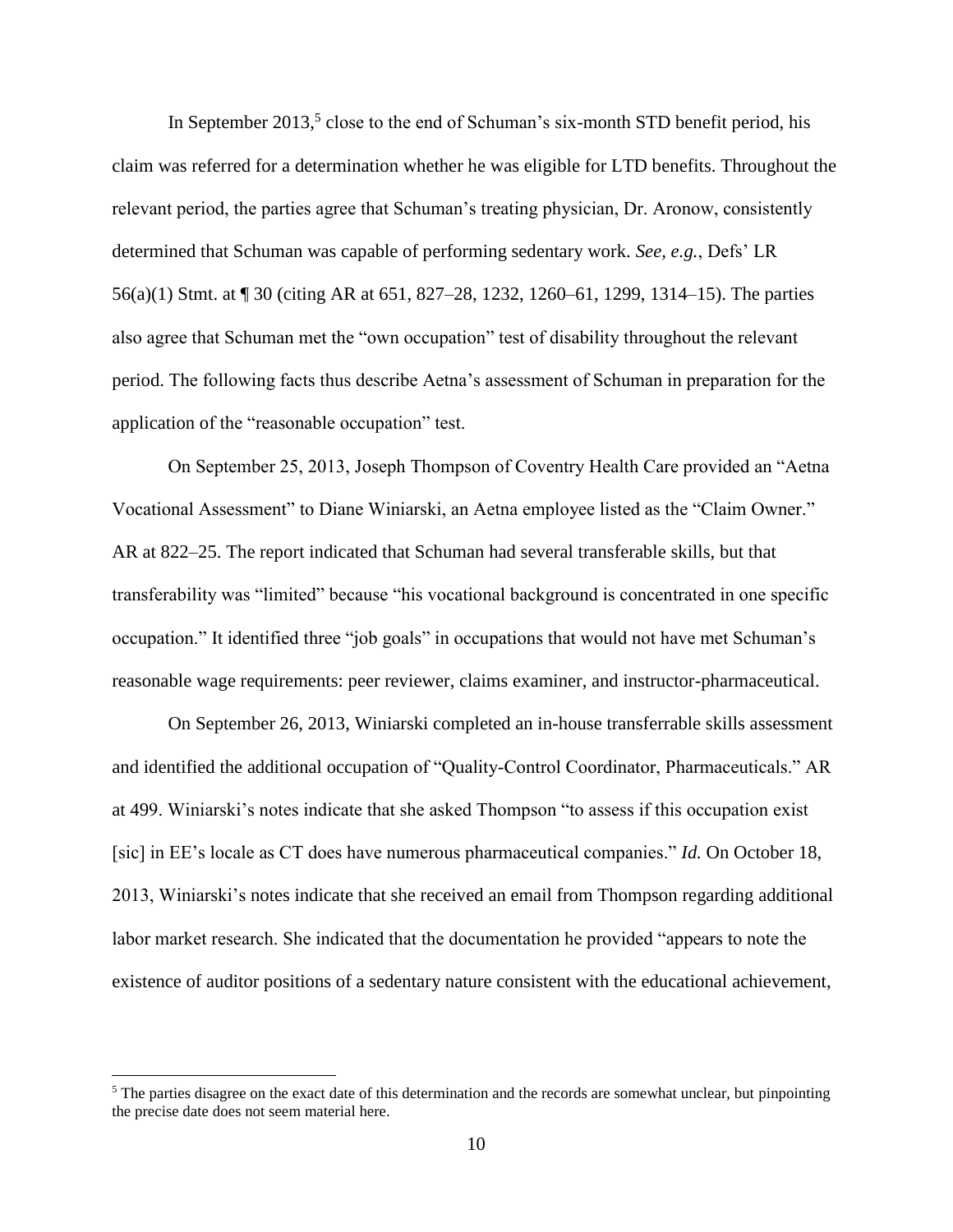it is not known whether they would meet the reasonable wage." AR at 504. She further stated that she had sent a follow-up email to Thompson to discuss the results because she was

> concerned that vendor may not have understood task assignment. Need labor market research to to [sic] determine if the labor market would support the alt. occ. identified in [her previous analysis], Quality Control Coordinator. Need direct ER [employer] contacts to verify the position[s] exist, hiring trends, wags [sic], and would consider the clmt for employment based on his education and work experience.

*Id.*

On November 18, 2013, Winiarski received a draft Labor Market Survey Report from Thompson. Her notes indicate that she asked Thompson to make various edits to the report regarding "ER [employer] contacts and typos." AR at 511. She stated that she wanted to clarify whether Thompson had been able to reach specific employers and asked him to remove from his report occupations that did not meet the reasonable wage requirement. She also noted that Schuman had been apprised of the process for completing a Labor Market Survey and would be informed that Thompson was adding additional employer contacts to the report. On November 26, 2013, Winiarski's notes indicate that Schuman was informed about the results of the final Labor Market Survey Report and that he discussed them with her. AR at 516. Her notes indicate that, as per policy, Schuman was not provided with a copy of the report.

On or about December 18, 2013, Schuman registered for two courses at a community college as part of Aetna's vocational rehabilitation program. In a January 3, 2014 letter, Kimberly Nee, a representative of Aetna, informed Schuman that he had been approved for a Rehabilitation Program, with Lori Karickhoff serving as his vocational rehabilitation counselor. AR at 870. In a January 2, 2014 note, Karickhoff observed that Schuman would need additional computer training in order to be considered a qualified candidate for the alternative occupations under consideration. AR at 537.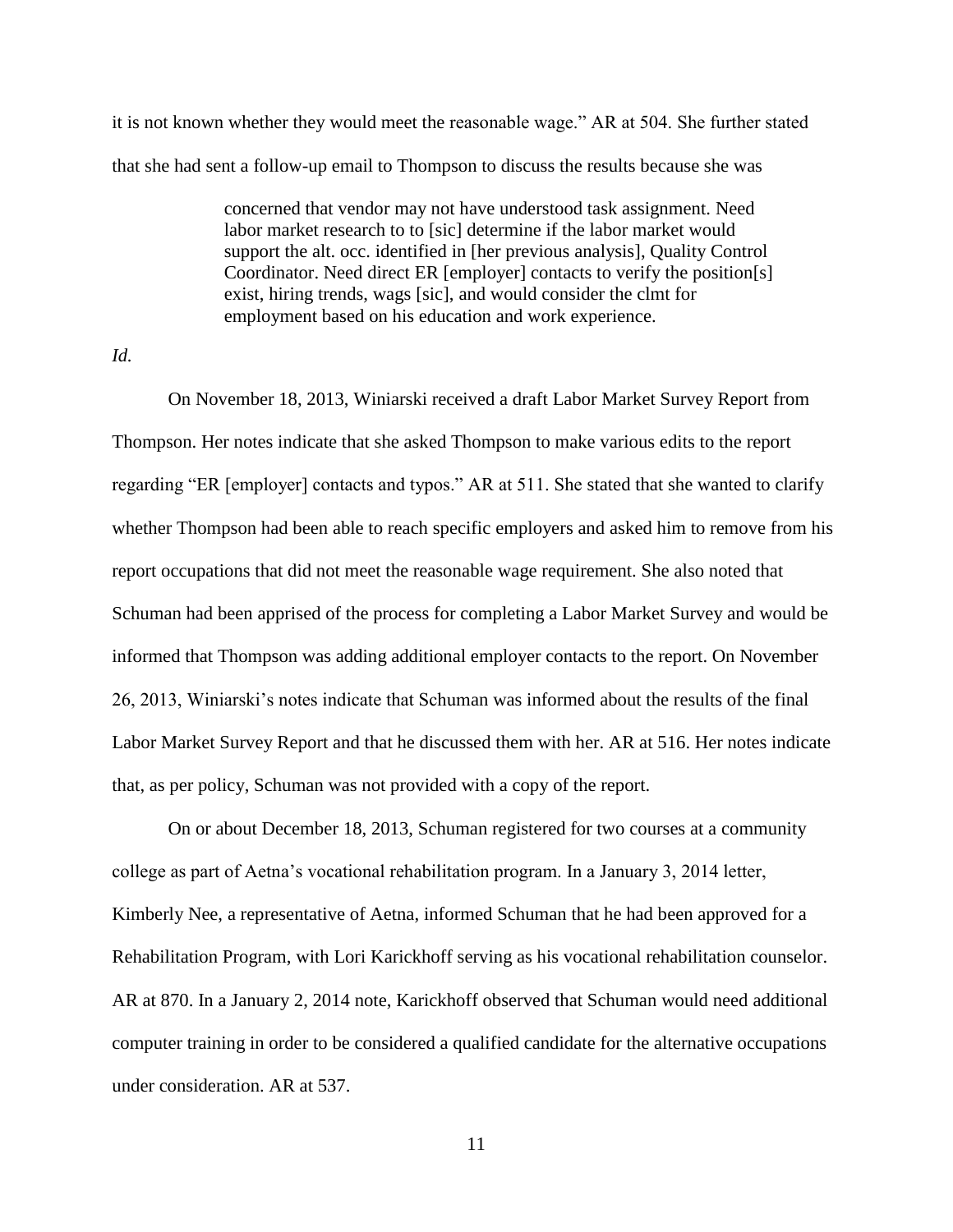On June 2, 9, 10, 11, 12, 13, and July 10, 2014, Schuman informed Karickhoff that he was not qualified for or had been rejected from the positions she was sending his way. His primary concern was that many of the positions required a Pharm. D. degree, which he did not have and which would require several years of supplemental education and training at considerable expense. On June 11, 2014, Sarah Coughlin of Ability Services Network provided Karickhoff with a Labor Market Survey Report. AR at 1423–26. The report identified three additional positions that did not require a Pharm. D.

On May 30 and June 9, 2014, Schuman also told Karickhoff that he wanted to enroll in an MBA program. Karickhoff informed Schuman that he would be considered for additional schooling only if he passed the "Test Changer review," apparently meaning that he was considered to be disabled under the "reasonable occupation" test.

On October 20, 2014, Thompson prepared a Labor Market Survey Report - Transition for Winiarski. AR at 1434–44. His Transition Report purported to identify six positions within the pharmaceutical industry that were within 100 miles of Schuman's location and met his qualifications, physical limitations, and reasonable wage requirement. Those positions were: Formulary Manager at Aetna, Actuarial Assistant at Aetna, Pharmaceutical / Actuarial Manager at Aetna, Informatics Consultant at Aetna, Director Clinical Pharmacy at Aetna, and Quality Consultant at United Health Group. The report described its methodology for locating potential positions as follows: "A total of 12 contacts were made for the various management and support occupations within the Pharmaceutical industry." AR at 1444.

In an October 23, 2014 letter, apparently on the basis of Thompson's Transition Report, Nee informed Schuman that his LTD benefits would terminate on October 26, 2014 because he did not meet the Plan's "reasonable occupation" test. Nee stated that the file indicated Schuman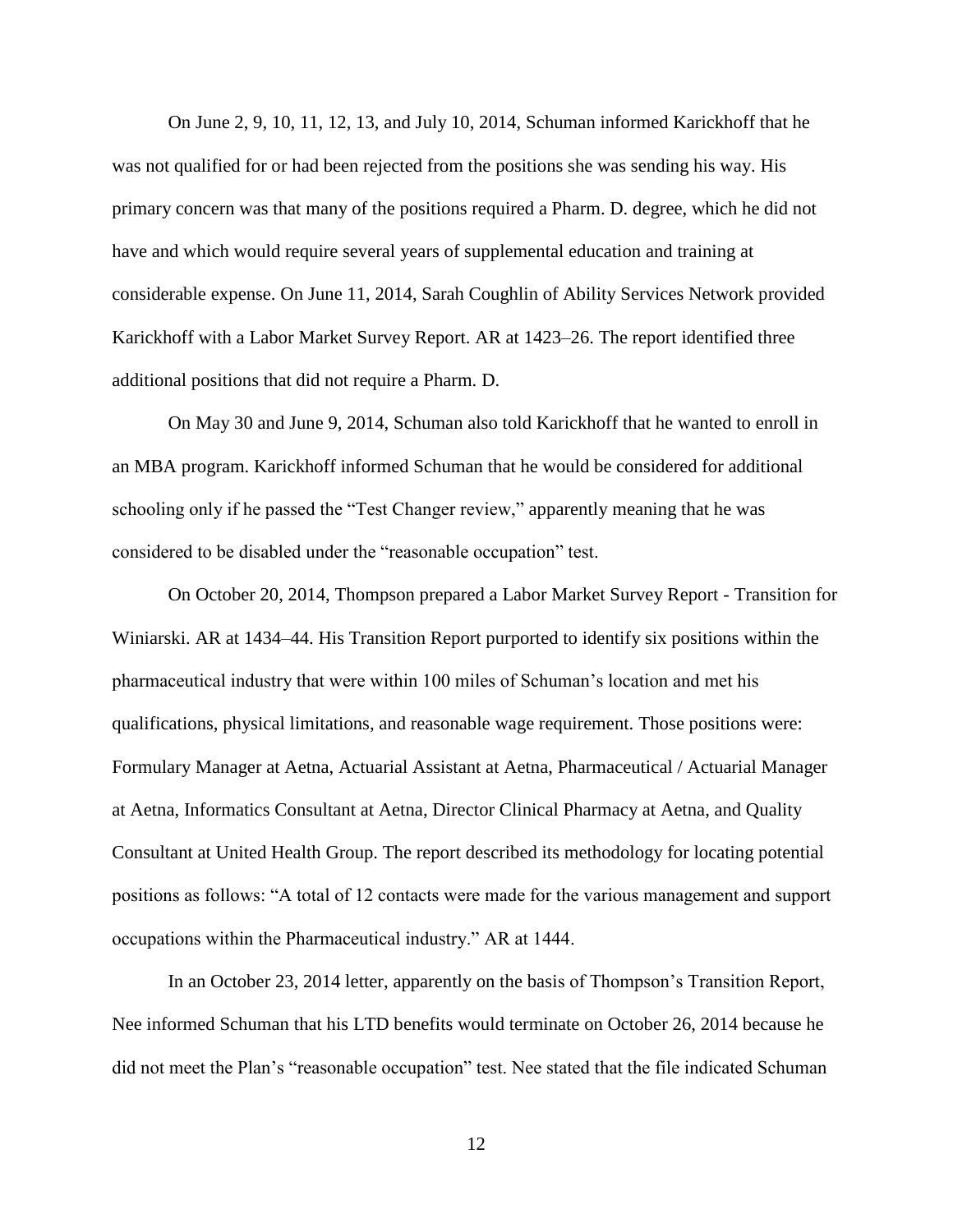was capable of full-time sedentary work, and identified six positions in the pharmaceutical industry within 100 miles of Schuman's location that would pay at least 60% of his pre-disability wages. AR at 1001.

#### D. Schuman's First Appeal

On November 14, 2014, Schuman, through counsel, filed an appeal of the LTD denial on the grounds that: (1) he should have been evaluated under the "own occupation" definition for twenty-four months; and (2) he was also disabled under the "reasonable occupation" test during the relevant period. With respect to the latter argument, he asserted Thompson's vocational assessment was inadequate because it failed to take into account Schuman's limited experience and knowledge base.

As part of his appeal, Schuman submitted an alternative vocational assessment completed by Erin Bailey of CRC Services, LLC on November 12, 2014. AR at 1155–62. Bailey opined that Thompson had erred in concluding that Schuman could perform the six positions listed. Specifically, she observed that:

- The Formulary Manager position required formulary management experience Schuman lacked;
- The Actuarial positions required computer and actuarial experience Schuman lacked;
- The Pharmacy Quality Analyst position required computer experience and knowledge of medical benefit programs Schuman lacked;
- The Informatics Consultant position required marketing and specific technological experience Schuman lacked, and gave preference to candidates with masters degrees, which Schuman did not have;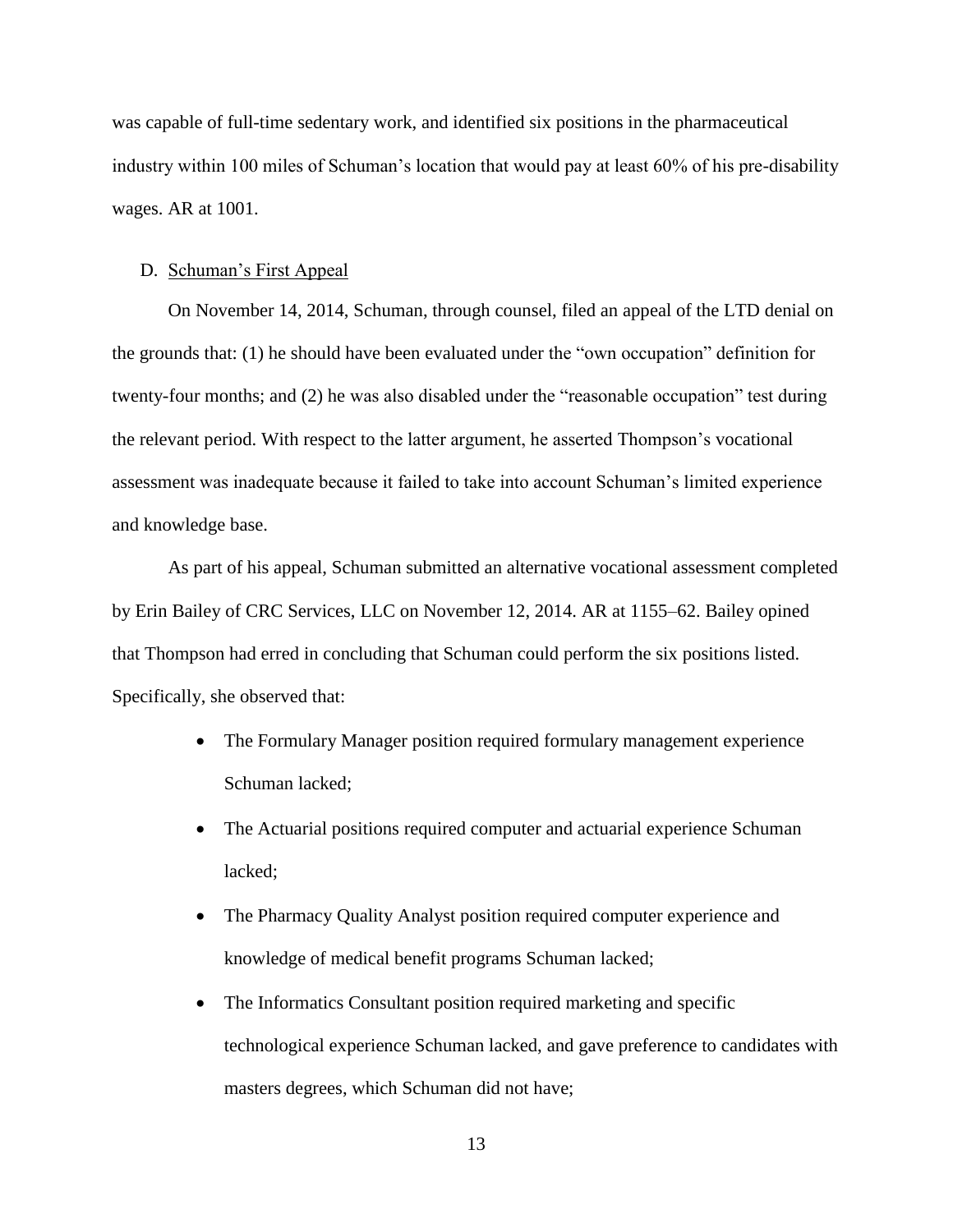- The Director of Clinical Pharmacy position gave preference to registered pharmacists (RPh) or candidates with Pharm. D., of which Schuman was neither;
- The Quality Consultant position required knowledge in federal and state Medicaid guidelines, which Schuman did not have; and
- She also noted that the employer list was narrow and dominated by Aetna.

Bailey then conducted an independent transferable skills analysis using a job matching software program cross-referenced with the Dictionary of Occupational Titles, and determined that Schuman could "presently" perform the following occupations: title examiner, claim examiner, credit counselor, policy holder information clerk, claims clerk, correspondence-review clerk, and agent contract clerk. According to the Department of Labor statistics, none of those positions would provide a "reasonable wage." Accordingly, she concluded that Schuman was disabled under the "reasonable occupation" test.

As part of Aetna's review of the appeal, on January 1, 2015, Martin Powers, an Appeal Specialist at Aetna, requested that Dr. Martin Taubman conduct an independent physician peer review. Taubman spoke with Schuman's treating physician, who again stated that Schuman would be able to perform sedentary work. Taubman submitted a report to that effect on January 13, 2015. Taubman's report also described Bailey's report, but did not substantively address her conclusions.

In a January 16, 2015 letter, Powers informed Schuman that his appeal had been denied. AR at 1024–26. The appeal denial letter relied on Taubman's peer review, although it did not identify him as the peer reviewer, along with the prior vocational assessment and its accompanying "wage survey." It did not mention Bailey's report.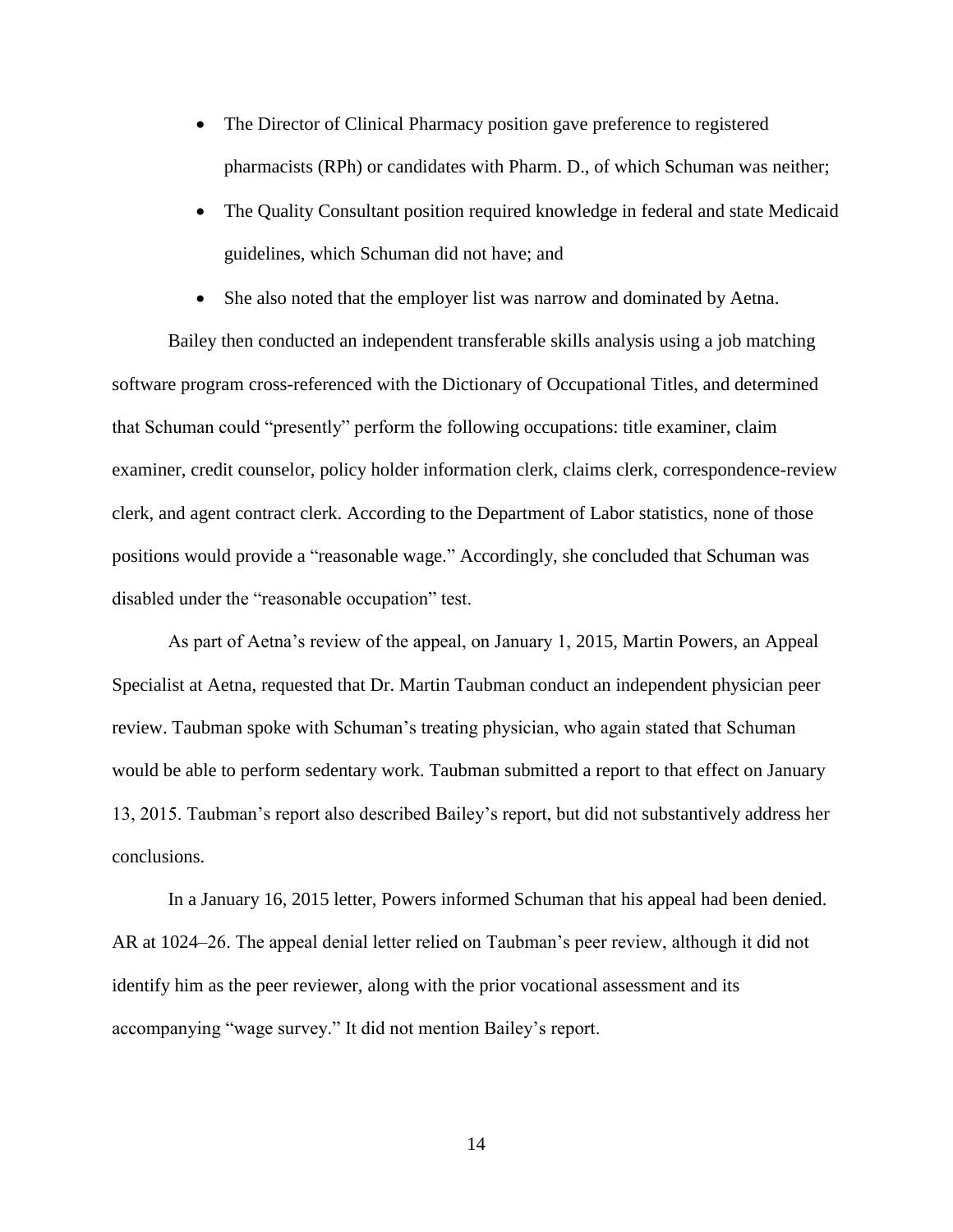#### E. Schuman's Second Appeal

In a January 21, 2015 letter, Schuman requested Tabuman's peer review report and the wage survey, as well as an opportunity to respond to any previously undisclosed evidence. On January 27, 2015, Powers denied the request to reopen the appeal, but stated that Aetna would consider new information to determine if a further review was warranted.

In a May 19, 2015 letter, Schuman asserted that he had relied to his detriment on a policy provided to him by Ahold indicating that the "own occupation" test would apply for twenty-four months. In support of that argument, he submitted, *inter alia*, an undated declaration indicating that Schuman downloaded a policy with a twenty-four month "own occupation" test prior to May 2013 and that he had relied on that document when deciding whether to send his daughter to a more expensive college in "the spring of 2014." AR at 1033.

In a June 24, 2015 letter, Powers stated that Schuman had not provided the applicable plan, nor any other new information, and accordingly that he would not reopen the appeal. AR at 1077–78.

### F. Request for Plan Documents

On October 31, 2014, Schuman, through counsel, requested that Ahold provide him with, *inter alia*: 6

> 1. Your complete claims file, to include the complete claim file of Aetna Life Insurance Company and Ahold USA, Inc. and Stop & Shop including copies of all medical records you have already received regarding Jeff Schuman . . . ;

. . . .

 $\overline{a}$ 

<sup>6</sup> Schuman made a similar request of Aetna on November 3, 2014. AR at 1173. In response, on November 12, 2014, Nee provided a copy of the LTD Claim file, the Policy, a summary of coverage, and the Certificate Base for Schuman's claim. AR at 1013. She stated that Aetna was not the "Plan Administrator," and that Ahold should be contacted for further information.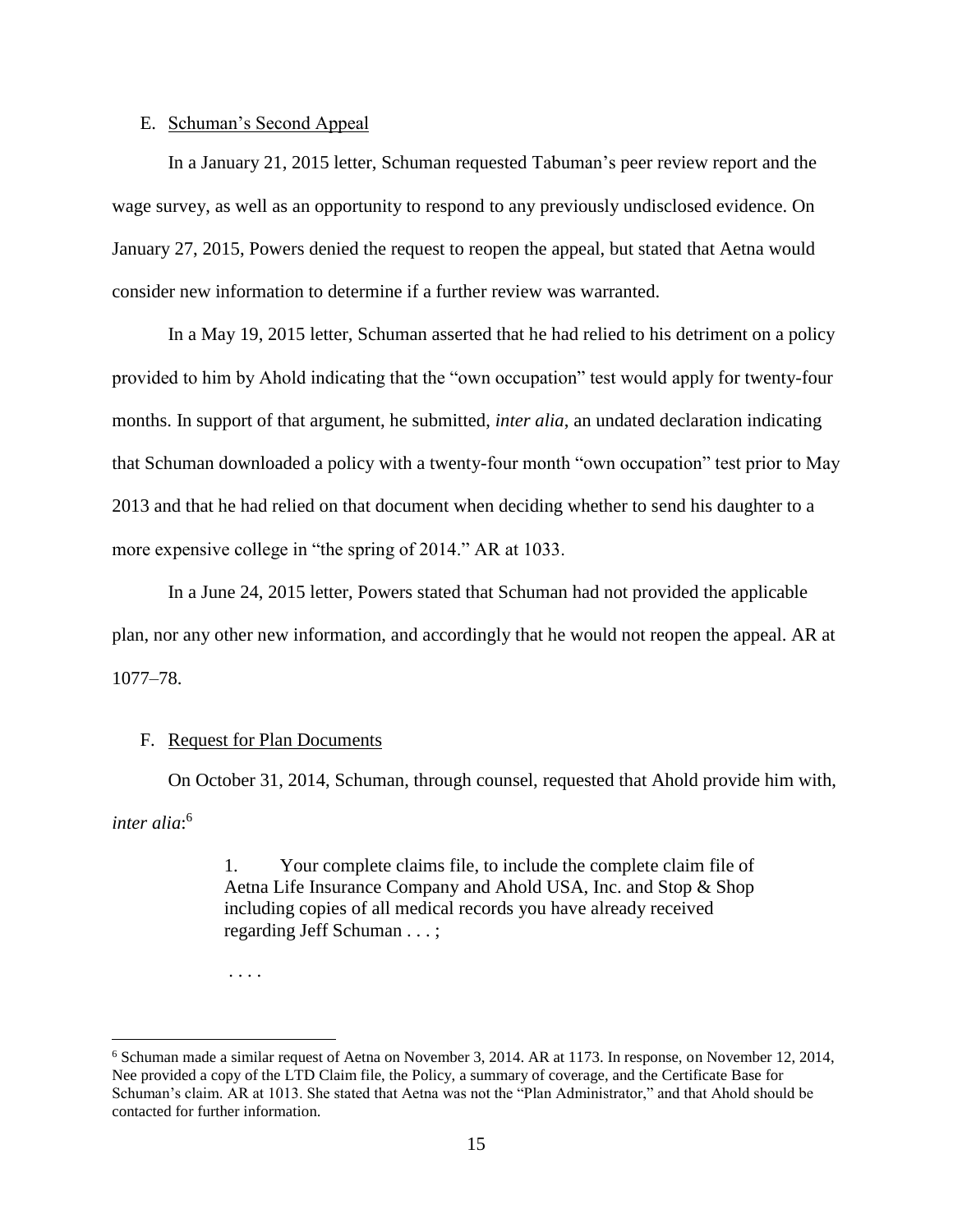3. Your complete LTD Policy which includes amendments and appeal procedures in effect at the time Mr. Schuman became disabled;

. . . .

5. Your complete internal guidelines, rules, protocols, and criteria under which the Plan operates; including complete internal guidelines, rules, protocols, and criteria related to Mr. Schuman's diagnosis . . . .

Pl.'s Mot. For Penalties, Ex. A.

On November 13, 2014, and well within the statutorily required 30-day response period,

Robert Watts, Director of Benefits for Ahold, provided:

1. The Plan Document for Ahold's Master Welfare Benefit Plan (the "Group Plan"), a document that includes no disability terms;

2. "Amendment One" to the Master Plan dated January 1, 2009;

3. The Benefits Rights and Responsibilities Summary Plan Description, which does not contain LTD benefits terms;

4. The Annual Return / Report of the Benefit Plan on IRS form 5500;

5. The Long Term Disability Summary Plan Description dated January 2, 2011, which appears to be a summary of the benefits provided in Version 2; and

6. "Aetna's Long Term Disability Certificate Booklet," issued on September 13, 2012, which appears to be a copy of Version Four.

Pl.'s Mot for Penalties, Ex. B. Watts' letter further stated:

Together the Long Term Disability SPD, the Benefits Rights and Responsibilities SPD, and the Certificate [Items 3, 5, and 6] comprise the LTD plan. Because the LTD Plan has not been amended since January 1, 2011, there have been no Summaries of Material Modifications since that time.

## *Id.*

The defendants' reply brief in support of their motion for summary judgment, filed on

July 2, 2016 included an attached declaration from Ronald Mattson, Aetna's Group Insurance

Account Executive responsible for the Ahold account. (doc. 57-1) Mattson's declaration stated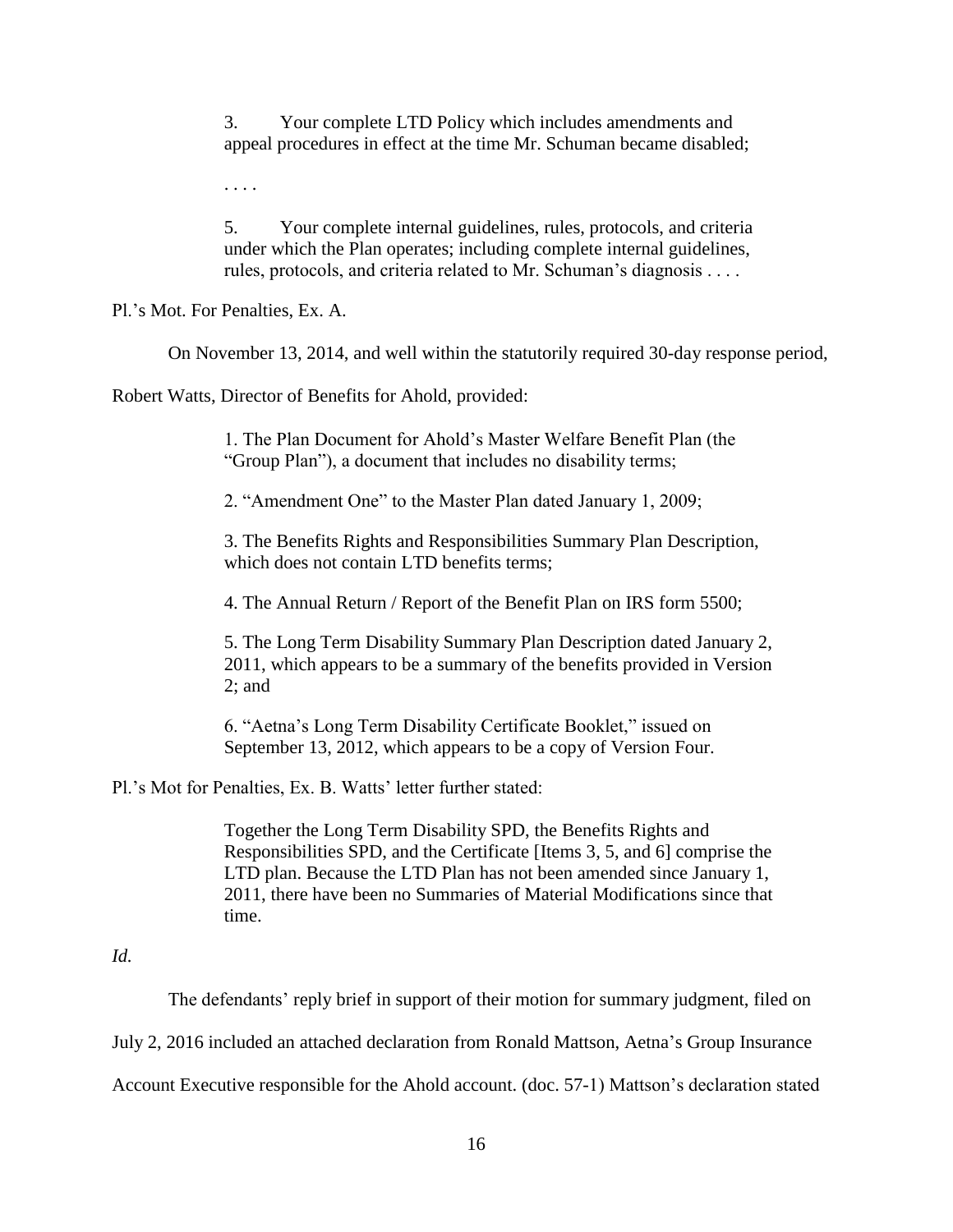that a "Rider" to the Plan had been inadvertently omitted from the record and that the omission had been discovered when reviewing the file. The Rider, signed by Aetna on October 8, 2012, substituted a single page of the Plan, entitled "Policy Contents," for an updated version. (doc. 57- 2) The omitted page appears to be a table of contents identifying the certificates associated with the Group Plan. Mattson's declaration apparently correctly states that the new page simply updated the dates of the certificates.

#### **III. Discussion**

 $\overline{a}$ 

The amended complaint in this case fails to clearly articulate separate causes of action, but at the hearing, Schuman clarified that he is asserting: (1) a claim for benefits under section 502(a)(1)(b) of ERISA, 29 U.S.C. § 1132(a)(1)(B), on the grounds that either Version One of the certificate applied and the "own occupation" period should have lasted for twenty-four months or the "reasonable occupation" test was not applied correctly; (2) in the alternative, a claim for equitable relief because of Schuman's reliance on the twenty-four–month "own occupation" period stated in Version One. 7 In addition, Schuman asserts a claim for civil penalties under section 502(c) of ERISA, 29 U.S.C. § 1132(c), based on Ahold's lack of timely disclosure.

#### A. Which Defendants are Subject to Which Claims

Before I address the substantive claims, I will the roles of each of the defendants and the liability to which they may be subject as a result of those positions under ERISA. Aetna has been identified as the "Claims Administrator." The entity known as "Ahold USA, Inc. Master Welfare

 $<sup>7</sup>$  Although the amended complaint alleges that the defendants' conduct was "a breach of their fiduciary duty as set</sup> forth by ERISA, 29 U.S.C. § 1109," Schuman's counsel stated at the hearing on these motions that he was not making a claim for breach of fiduciary duty.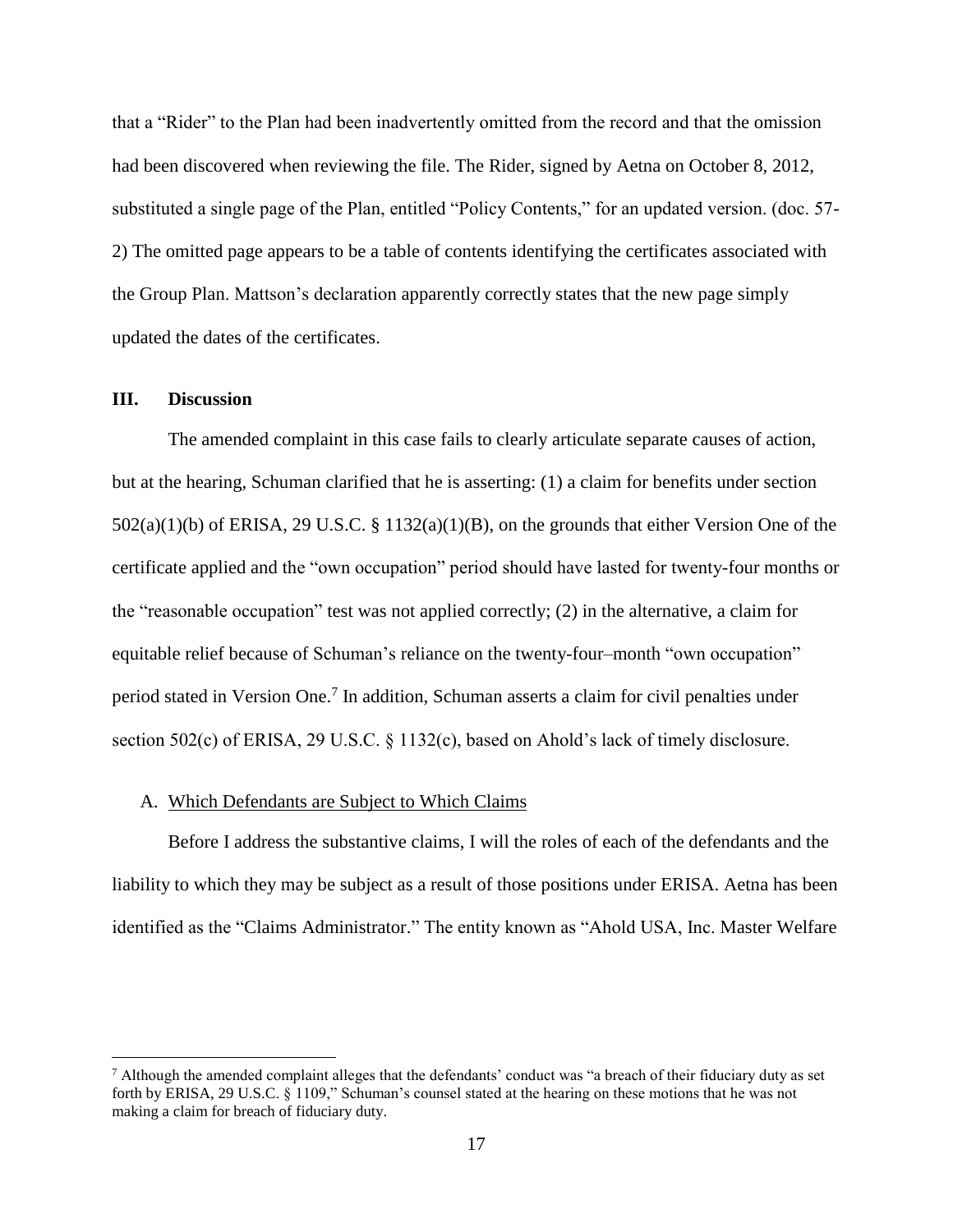Benefit Plan" appears to be "the Plan" for the purposes of ERISA, and the entity known as the "Administrative Committee of Ahold USA, Inc." appears to be the "Plan Administrator."

At the hearing, Schuman stated that he was asserting the benefits claim against "all defendants." The defendants responded that only the Plan could be held liable for a benefits claim, but stated that Aetna was nevertheless the "real party in interest" because it indemnifies the Plan. The Second Circuit has previously held that in a claim for benefits, only the plan and plan administrators may be held liable under section 1132(d)(2), which limits the enforceability of money judgments under ERISA. *See Leonelli v. Pennwalt Corp.*, 887 F.2d 1195, 1199 (2d Cir. 1989). More recently, however, the Second Circuit expanded that rule to include "a claims administrator that exercises total control over the plan claims process." *See N.Y. State Psychiatric Ass'n, Inc. v. UnitedHealth Grp.*, 798 F.3d 125, 132 (2d Cir. 2015), *cert. denied sub nom. UnitedHealth Grp., Inc. v. Denbo*, 136 S. Ct. 506 (2015). As discussed below, under the Plan, Aetna has been given "sole and absolute discretion to deny benefits and makes final and binding decisions as to appeals of those denials," and accordingly is also a proper defendant to the claim for benefits. *Id.* (internal quotation marks and citations omitted); *see also Sullivan-Mestecky v. Verizon Commc'ns Inc.*, 2016 WL 3676434, at \*19 (E.D.N.Y. July 7, 2016).

Schuman also stated that he was asserting his equitable claims against "all defendants." The defendants did not directly address liability because they asserted those claims had not been adequately alleged. Schuman's equitable claims are apparently asserted under section 502(a)(3), 29 U.S.C. § 1132(a)(3), ERISA's "catchall" provision for equitable relief. The Supreme Court has observed that section "makes no mention at all of which parties may be proper defendants the focus, instead, is on redressing the 'act or practice that violates [ERISA].'" *Harris Trust & Savings Bank v. Salomon Smith Barney Inc.*, 530 U.S. 238, 246 (2000) (quoting section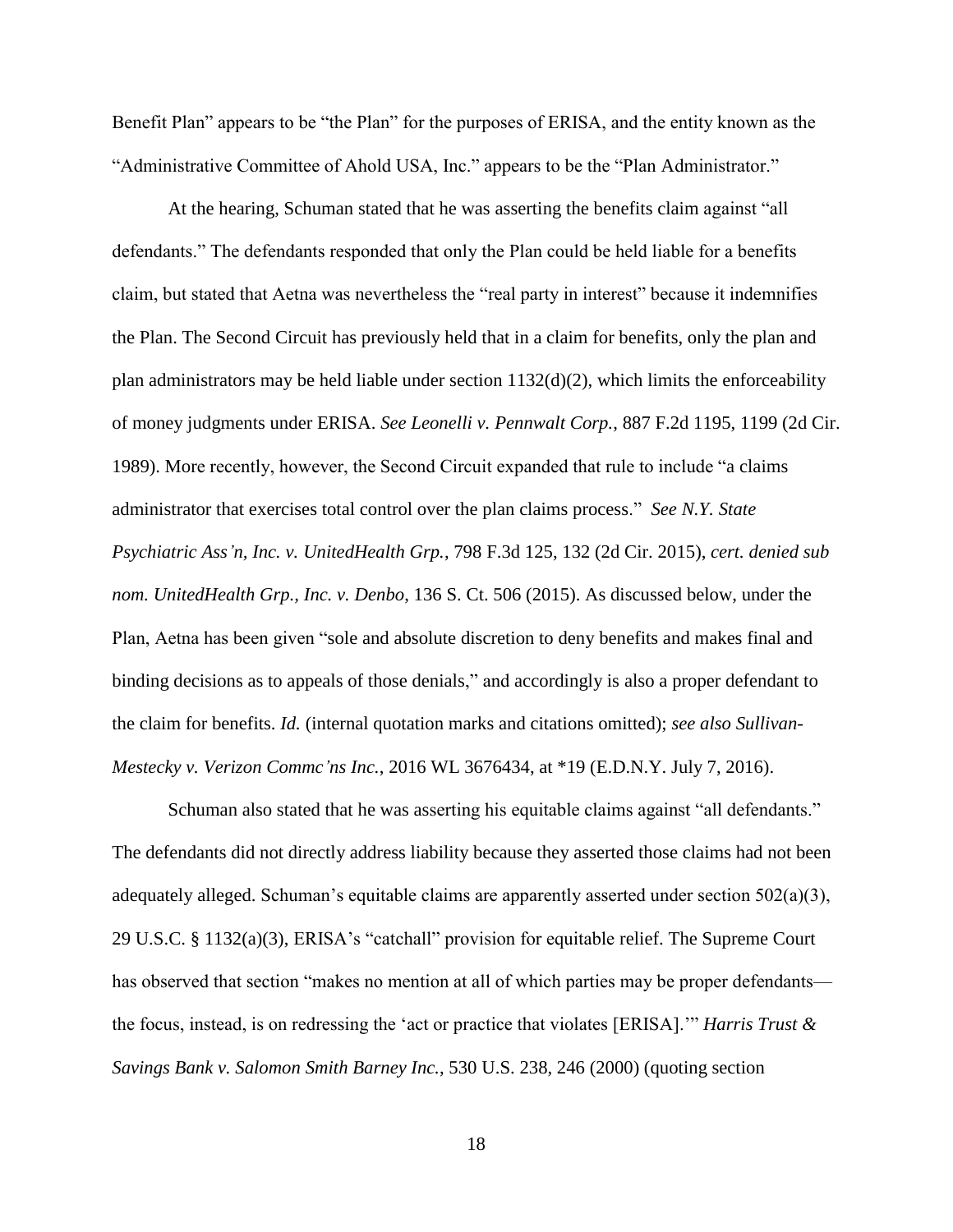502(a)(3)); *see also N.Y. State Psychiatric Ass'n, Inc.*,798 F.3d at 133 (same, and holding that a claims administrator may be liable under section  $502(a)(3)$ ). Schuman has alleged that he is entitled to equitable relief because the provision of the allegedly incorrect versions of the plan constituted a material misrepresentation upon which he reasonably relied. He has alleged both Ahold and Aetna representatives were responsible, at least in part, for providing him with incorrect versions of the plan; accordingly, I assume that both Ahold, the Plan, and Aetna, the Claims Administrator, are potential defendants for that claim.

Finally, the parties agree that Schuman has only asserted his claim for civil penalties against the Plan Administrator, which is the Administrative Committee of Ahold. *See* Pl.'s Mot. for Civil Penalties (doc. 62).

#### B. Claim for Benefits

Under section  $502(a)(1)(B)$  of ERISA, 29 U.S.C. § 1132(a)(1)(B), "[a] civil action may be brought . . . by a participant or beneficiary . . . to recover benefits due to him under the terms of his plan, to enforce his rights under the terms of the plan, or to clarify his rights to future benefits under the terms of the plan." Schuman asserts that the defendants failed to provide him with the benefits to which he was entitled under his plan, either because they used an incorrect version of his LTD benefits certificate to apply the wrong "own occupation" test period, or because their determination that he did not meet the "reasonable occupation" test was incorrect. I address each of those arguments in turn.

### 1. *Which Version of the Certificate and "Own Occupation" Test Period Applies?*

Schuman asserts that Version One, which he downloaded from the intranet or received by mail from Ahold and which includes the twenty-four–month "own occupation" test period, should have applied to him. *See* Pl.'s Mot. for Sum. J. Br. at 43–49; Pl's Opp'n Br. at 4–5. The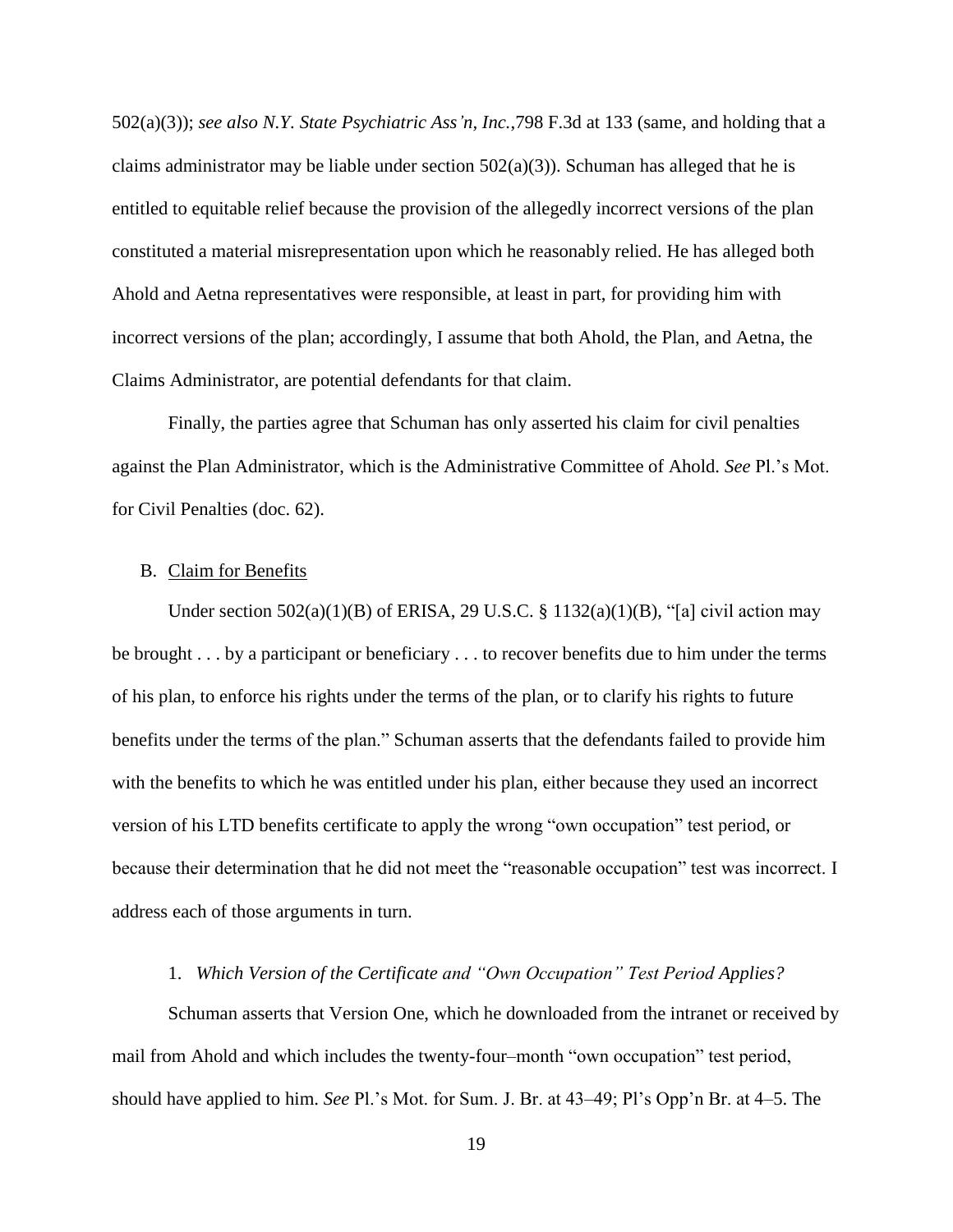defendants assert that Version Two, which was first provided to Schuman in the administrative record and which includes the twelve-month "own occupation" test period, applies. *See* Defs' Mot. for Sum. J. Br. at 24–27; Defs' Opp'n Br. at 32–33.

The parties principally disagree about whether Schuman falls into the eligible class for Version One or Version Two. The eligible class for Version One is defined as follows:

You are in an eligible class if:

You are a regular full-time active executive or salary employees [sic], as defined by your employer.

AR at 6. The defendants assert that class is limited to Carlisle and Financial Group employees.

They have not, however, shown that Version One actually includes that limitation in its text;

rather, they have asserted that limitation in an interrogatory response. *See* Defs' LR 56(a)(1)

Stmt. at ¶ 78; Aetna's Answer to First Set of Interrogatories, No. 5 (doc. 36-2 at 5). Schuman

only indirectly disputes that assertion by noting that the interrogatory response included an

objection and therefore may be incomplete. *See* Pl.'s LR 56(a)(2) Stmt. at ¶ 78.

The eligible class for Version Two is defined as follows:

You are in an eligible class if:

You are a regular full-time Executive , salaried, Non-Union Hourly, and Union 99 Associates[sic] employed by Stop and Shop, Giant of Maryland, and American Sales Company employees [sic], as defined by your employer.

AR at 99.8 Schuman responds that he was not a Stop  $\&$  Shop employee, but rather an employee

of Ahold, and accordingly is not a member of the Version Two eligible class.

 $\overline{a}$ 

<sup>&</sup>lt;sup>8</sup> The eligible class for Version Four, which the defendants state is substantially similar to Version Two and which also includes the twelve-month "own occupation" test period, is defined as follows:

You are in an eligible class if:

You are a regular full-time employee, as defined by your employer.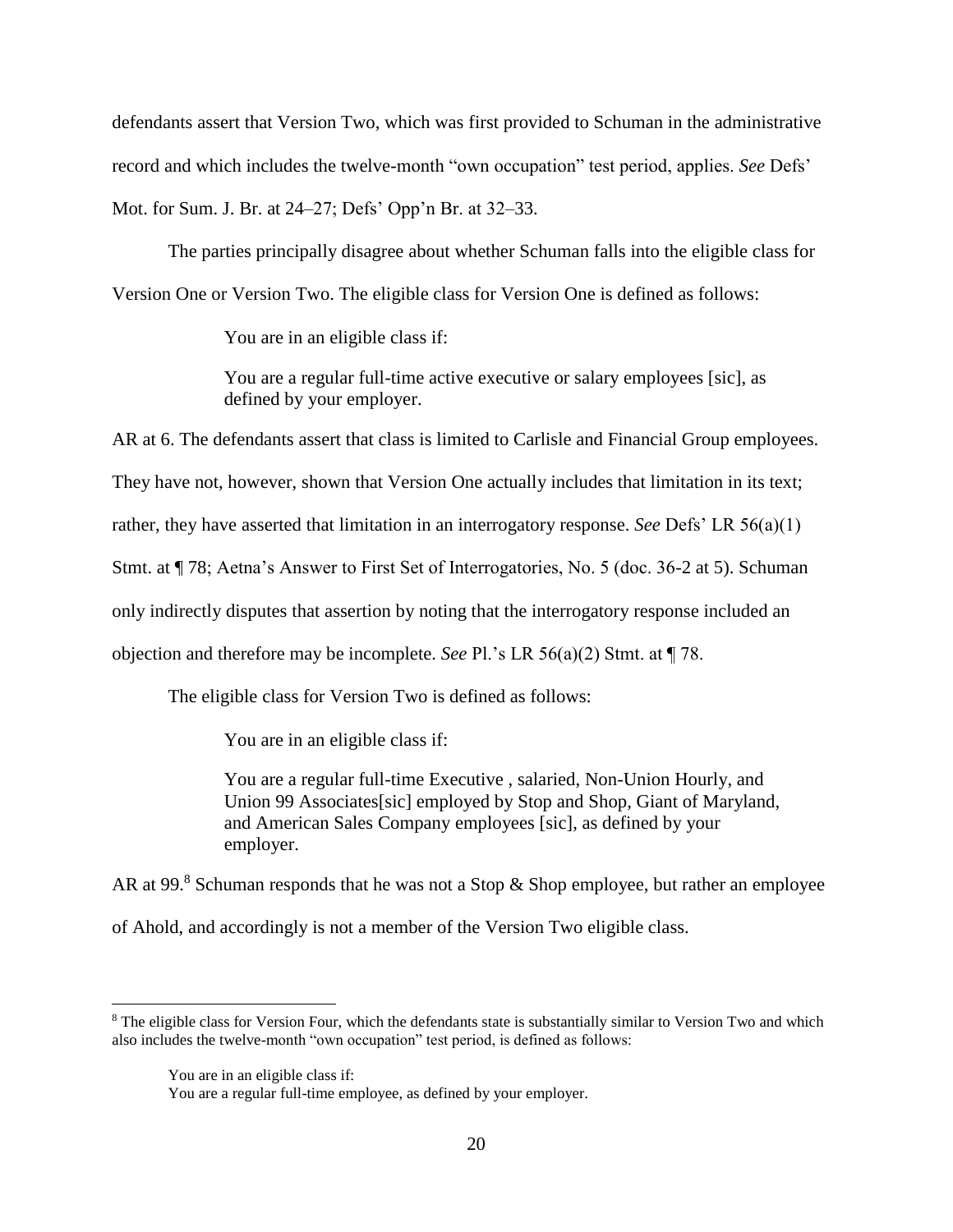The related questions of which employee-classes are subject to which Versions and whether Schuman was a member of the eligible class in Version Two must be answered in favor of the defendants. The defendants correctly point out that both the Version One and Version Two eligible class descriptions end with the clause "as defined by your employer," *see* AR at 6, 99. Thus, the defendants' assertion that the "salaried employees" described in Version One are only those salaried employees at Carlisle and the Ahold Financial Services unit is consistent with the language of the certificate. It is also supported by an email from Mattson, an Aetna employee, on August 1, 2014, noting that "the Giant-Carlyle policy correctly indicates [a] 24 months Own Occ." ADD at 1525. And Schuman has failed to produce affirmative evidence indicating that Version One was *not* so limited.

Ahold's assertion that Schuman was an employee of Stop & Shop for the purposes of the eligible class described in Version Two is also consistent with the language of that certificate. Ahold has submitted a declaration stating that Stop & Shop is an operating unit of Ahold.<sup>9</sup> See Mattson Decl. at  $\P$  12(a) (doc. 57-1). It has also produced Schuman's 2011 W-2, which indicates that he was paid by Stop & Shop. And because Stop & Shop is a subdivision of Ahold, all of Schuman's arguments that he is an employee of "Ahold" are insufficient to establish that he cannot *also* be considered an employee of Stop & Shop for the purposes of the plan. Schuman's response that the parties have already "agreed" that he was an employee of Ahold is not

 $\overline{a}$ 

ADD at 1481. Version Four states on its cover page that it was "Prepared Exclusively for Stop and Shop / Giant of Maryland," and the parties appear to assume that limitation extends to the eligible class definition.

<sup>9</sup> Schuman's contention that Stop & Shop is actually a separate corporate entity, *see* Pl.'s Objection (doc. 63), is easily contradicted by judicially noticeable evidence, such as Ahold's SEC filings. *See, e.g.*, Royal Ahold Form 20- F, *available at* https://www.sec.gov/Archives/edgar/data/869425/000119312516490286/d147864d20f.htm (identifying Stop & Shop New England as an "operating segment" of Ahold, USA; *cf. Kramer v. Time Warner Inc.*, 937 F.2d 767, 774 (2d Cir. 1991) ("[A] district court may take judicial notice of the contents of relevant public disclosure documents required to be filed with the SEC as facts 'capable of accurate and ready determination by resort to sources whose accuracy cannot reasonably be questioned.'") (quoting Fed. R. Evid. 201(b)(2)).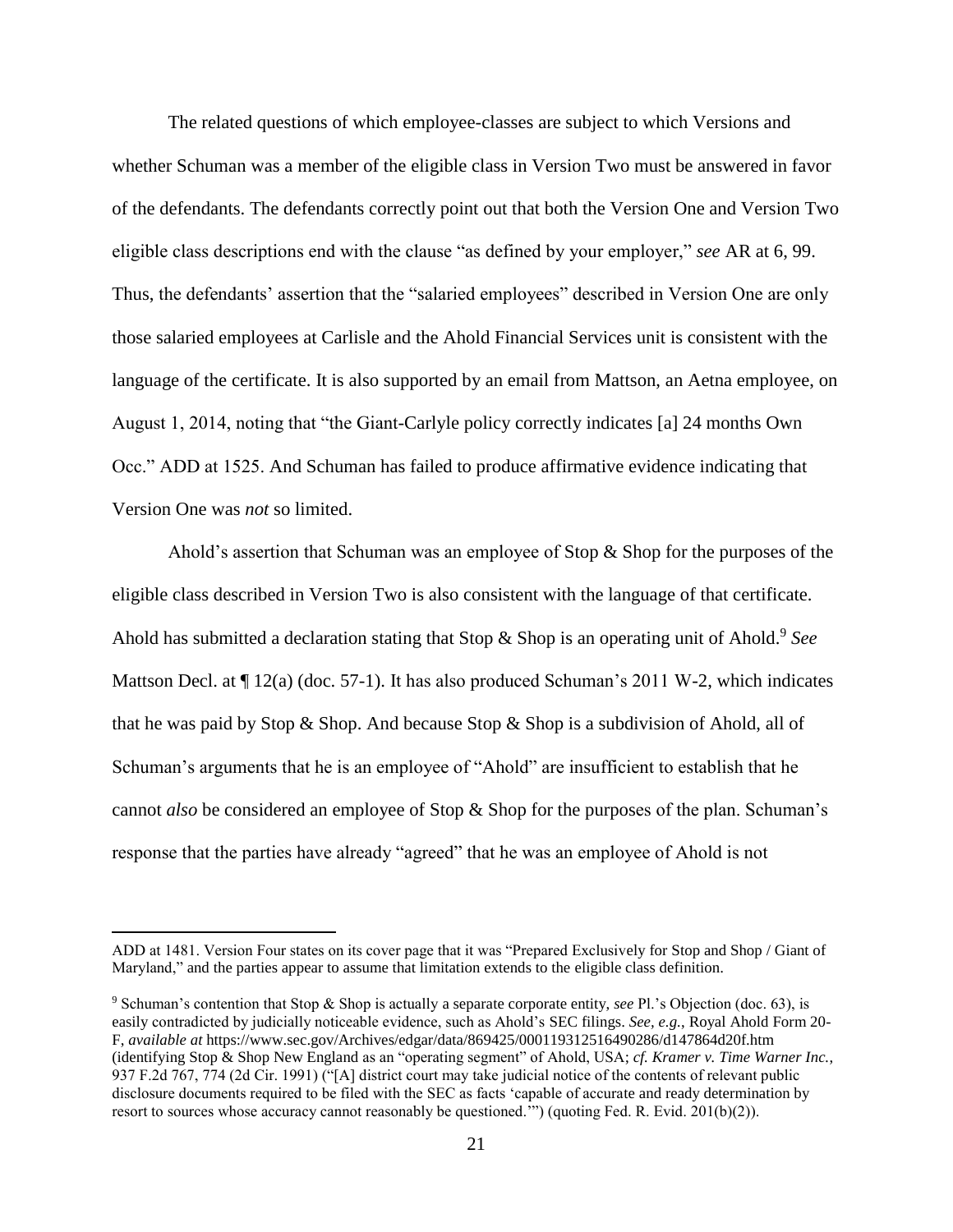persuasive. *See* Pl.'s Reply Br. at 7. Instead, in order to be estopped from asserting Schuman was in the Version Two eligible class, Ahold would have had to agree that Schuman was not a Stop & Shop employee, *as defined by Ahold* for the purposes of receiving his disability benefits.

The defendants' position is also supported by the almost uniform agreement between Ahold and Aetna representatives that Schuman should have been subject to a twelve-month "own occupation" test period, despite the inconsistencies in the plan documents. *See, e.g.*, AR at 192, 194, 201, 203, 555, 556, 560, 815, 819, 836, 860, 895, 975, 999; ADD at 1504, 1509. Schuman must concede that well before October 2014, the defendants had uniformly come to the conclusion that he was subject to a twelve-month "own occupation" test period and informed him of that period. Viewing the record in the light *most* favorable to Schuman, there is, at best, a small possibility that he was entitled to the twenty-four–month period, and that the defendants changed the terms that applied to him at some point in July 2014. Schuman cites to a number of Second Circuit cases rejecting attempts to orally modify the terms of a written ERISA plan. Pl.'s Reply Br. at 8. But in rejecting those employers' efforts to rely on oral promises, at least one of those cases stated that the Plan must be governed by exactly the documents provided by the defendants here—a plan document and an SPD. *See Moore v. Metro. Life Ins. Co.*, 856 F.2d 488, 492 (2d Cir. 1988) ("Congress intended that plan documents and the SPDs exclusively govern an employer's obligations under ERISA plans.").

Finally, Schuman's argument that the multiple Versions of the certificate should be read together to make up a single ambiguous contract also fails. Ahold never presented the Versions as one single contract with varying terms; even Schuman's much contested labeling of the Versions *as* versions indicates that he never thought the different certificates were intended to be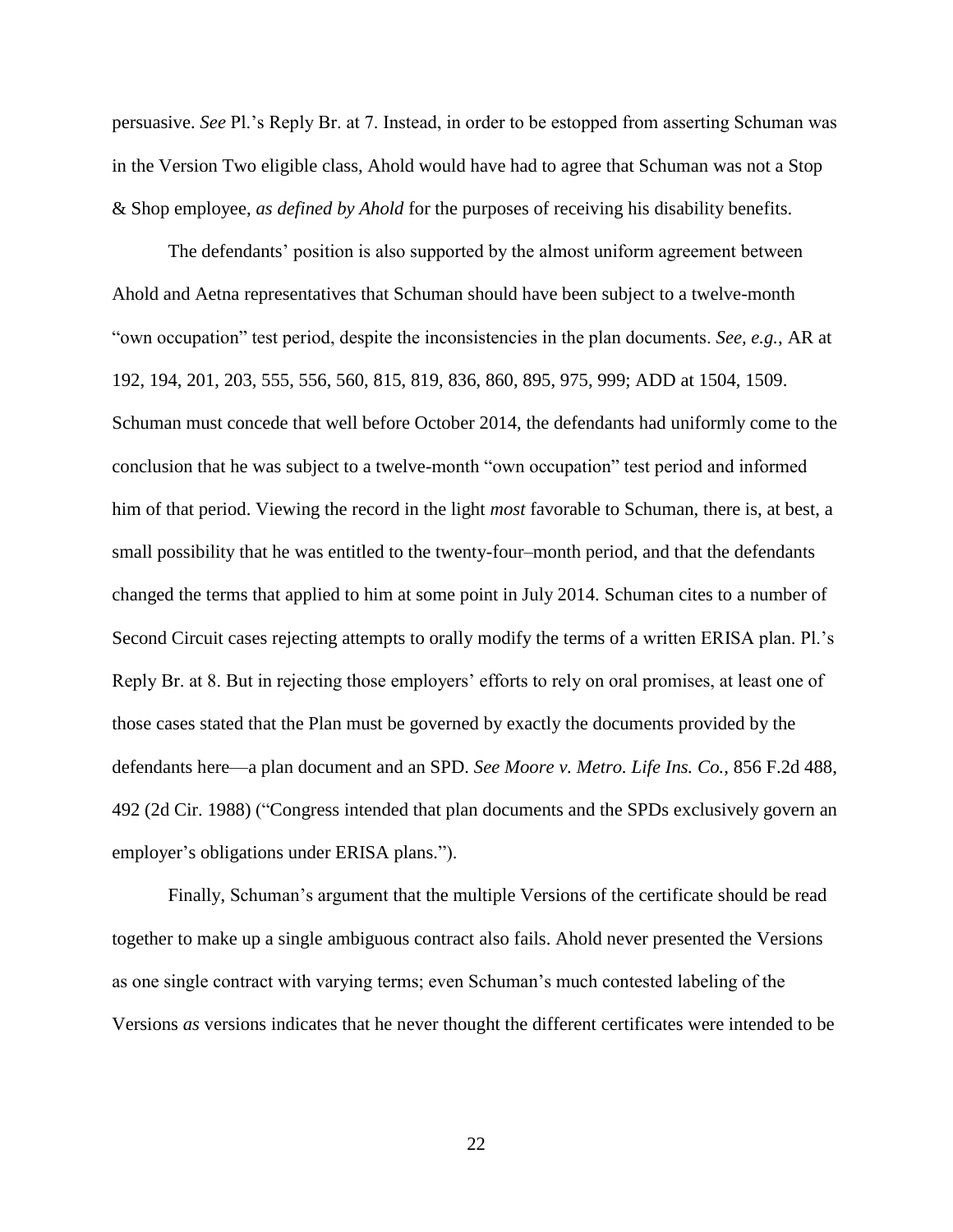read together. And, as the defendants point out, Schuman does not argue that the terms within any given Version are themselves ambiguous.

Schuman may argue that there remains a dispute about whether Version Two or Version Four applies to him. Based on the above, however, there is no genuine dispute that the relevant Version includes a twelve-month "own occupation" test period, and the parties have not indicated that any other term of the Versions is actually material to this dispute.

#### 2. *Was the "Reasonable Occupation" Standard Correctly Applied?*

Given that there is no genuine dispute that Shuman's "own occupation" test period was twelve months, I now must evaluate the defendants' determination that Schuman did not meet the "reasonable occupation" test that applied to his claim as of October 2014.

The first step of that inquiry is to resolve the parties' dispute over the correct standard by which to review that determination. "When an ERISA plan participant challenges a denial of benefits, the proper standard of review is *de novo* 'unless the benefit plan gives the administrator or fiduciary discretionary authority' to assess a participant's eligibility." *Thurber v. Aetna Life Ins. Co.*, 712 F.3d 654, 658 (2d Cir. 2013), *abrogated on other grounds by Montanile v. Bd. of Trustees of Nat. Elevator Indus. Health Benefit Plan*, 136 S. Ct. 651 (2016) (quoting *Firestone Tire & Rubber Co. v. Bruch,* 489 U.S. 101, 115 (1989)). "If the plan does reserve discretion, the denial is subject to arbitrary and capricious review and will be overturned only if it is without reason, unsupported by substantial evidence or erroneous as a matter of law." *Id.* (internal quotation marks and citation omitted). Schuman points out, however, that in *Halo v. Yale Health Plan*, 819 F.3d 42 (2d Cir. 2016), the Second Circuit held the denial of a claim under a plan including discretionary authority is *not* entitled to the great deference afforded by the arbitrary and capricious standard if the denial procedure failed to comply with the Department of Labor's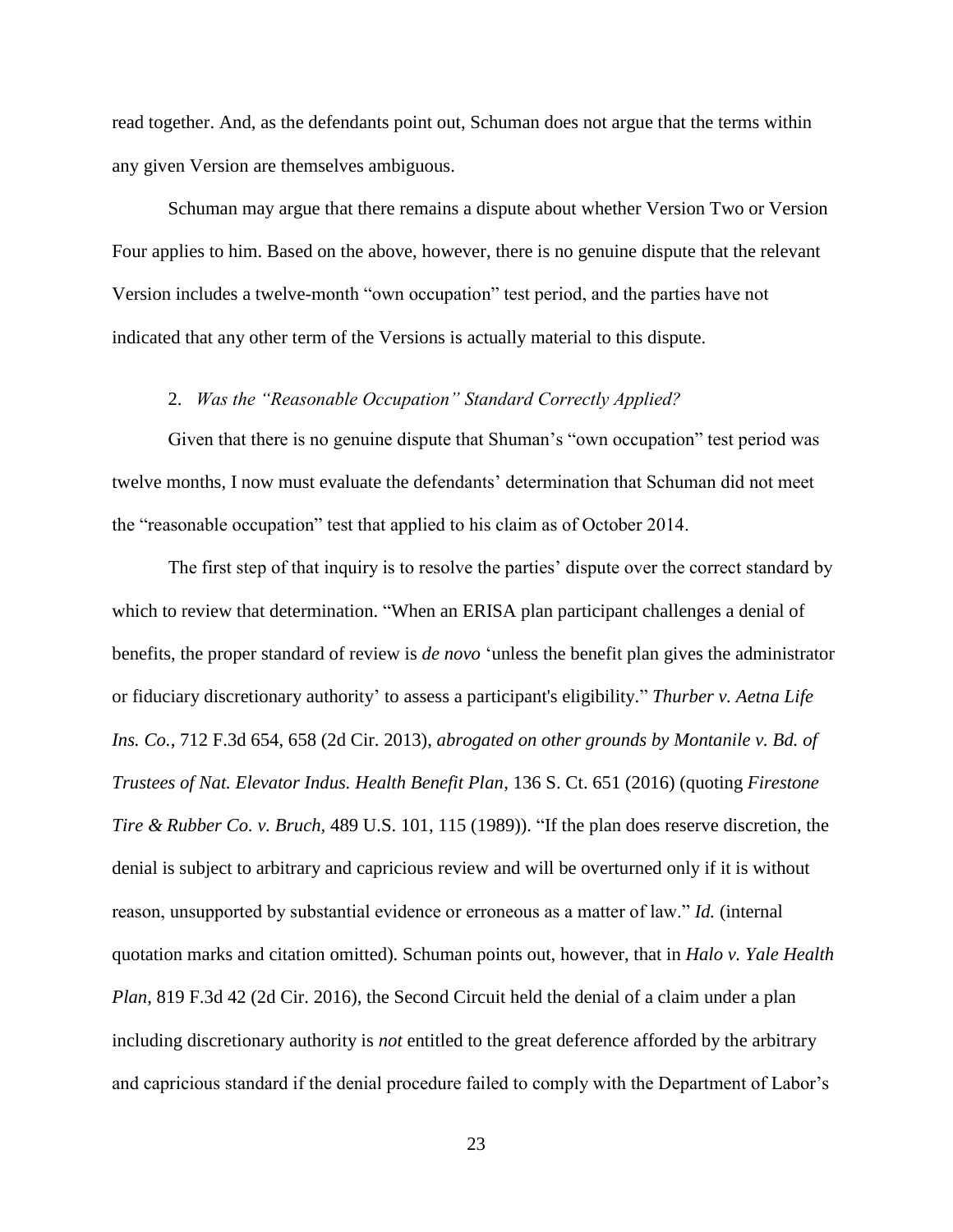claims-procedure regulation. *Id.* at 56. The *Halo* Court further stated that "the plan bears the burden of proof on this issue since the party claiming deferential review should prove the predicate that justifies it." *Id.* (internal quotation marks and citation omitted). As applied to the present case, the plan bears the burden to show that the denial decision was made using compliant procedures, because compliance is "the predicate that justifies" deference through arbitrary and capricious review.

Thus, in order to evaluate whether Aetna's claim denial was appropriate, I must first determine whether there is any genuine dispute over whether the Plan has a discretionary clause. I find that there is not, and accordingly, arbitrary and capricious review would apply if the proper procedures were used. Next, I must consider whether the defendants have satisfied their burden to show that they substantially complied with the claims-procedure regulation, such that arbitrary and capricious deference is appropriate. I find that they have not been able to do so on the Administrative Record, because Schuman has identified specific evidence to the contrary. Although those determinations would give me good cause to reopen discovery beyond the Administrative Record, *see Krizek v. Cigna Grp. Ins.*, 345 F.3d 91, 97 (2d Cir. 2003), however, I find that ambiguities in the proper application of the "reasonable occupation" standard weigh in favor of a remand.

#### a. Does the Plan have a discretionary clause?

The defendants assert that Schuman's policy explicitly designates Aetna, the Claims Administrator, as the Plan's fiduciary and grants it discretionary authority. Defs' Mot. for. Sum. J. Br. at 18. The defendants cite to a document entitled "Group Accident and Health Insurance Policy" (the "Group Policy"), the cover page of which states that it was "entered into by and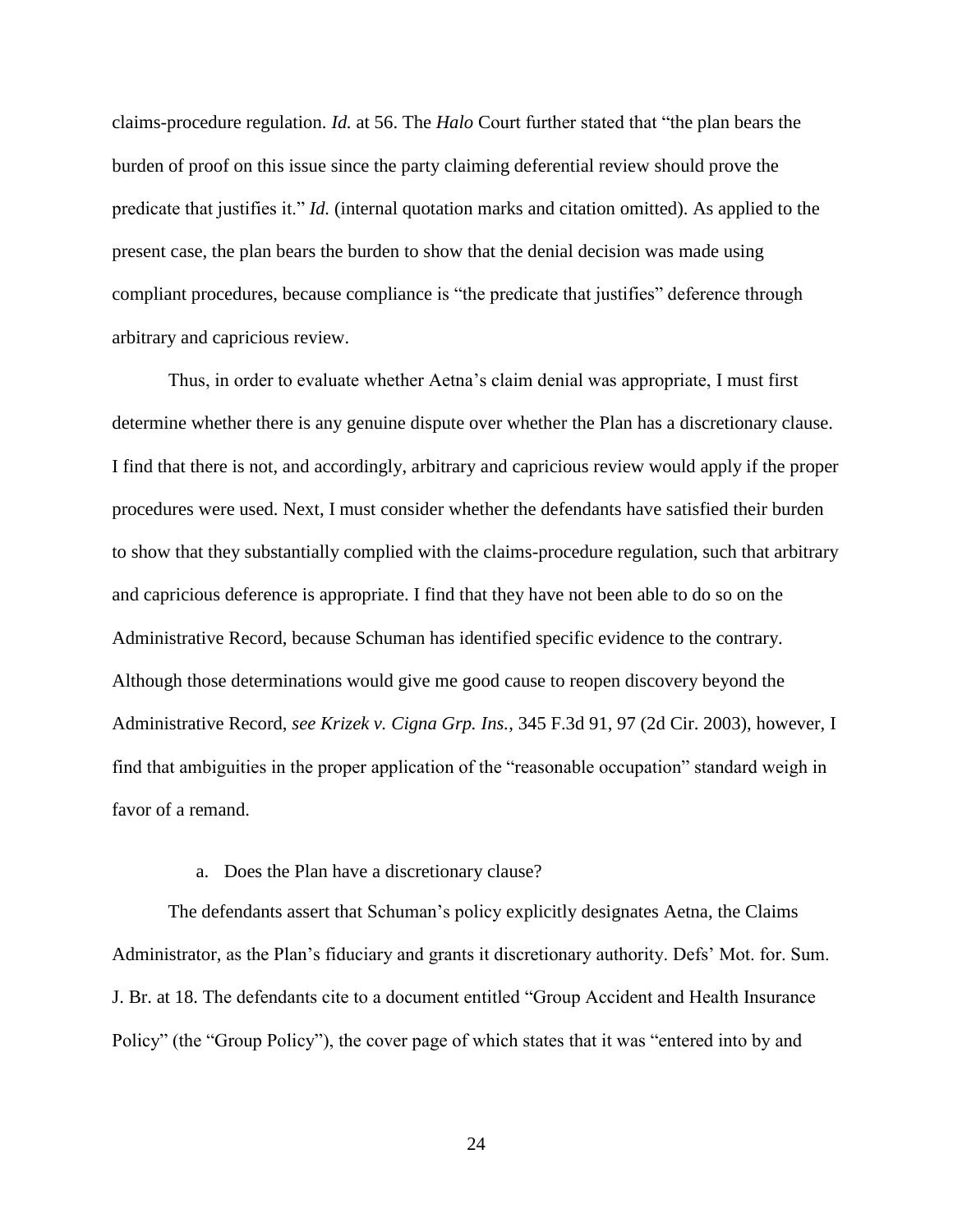between Aetna Life Insurance Company . . . and Ahold U.S.A., Inc." AR at 54. That document contains a provision stating, in relevant part:

> For the purpose of section 503 of Title 1 of the Employee Retirement Income Security Act of 1974, as amended (ERISA), We [Aetna] are a fiduciary with complete authority to review all denied claims for benefits under this Policy. . . . In exercising such fiduciary responsibility, *We shall have discretionary authority* to determine whether and to what extent eligible employees and beneficiaries are entitled to benefits and to construe any disputed or doubtful terms under this Policy, the Certificate or any other document incorporated herein. We shall be deemed to have properly exercised such authority unless We abuse our discretion by acting arbitrarily and capriciously.

AR at 78 (emphasis added).

 $\overline{a}$ 

Schuman responded in his opposition brief that the Group Policy is not the same document as the disability plan at issue in this case, as demonstrated by the fact that the language included above was not included in any of the Versions of the certificate. The defendants then provided a declaration from Ronald Mattson, a Group Insurance Account Executive at Aetna who acted as a liaison between Aetna and Ahold. Defs' Reply Br., Mattson Declaration [hereinafter, the "Mattson Decl."].<sup>10</sup> Mattson explained that the Plan consists of two parts: (1) the Group Policy containing general terms that apply to all of the different coverage options; and (2) certificates setting out the specific slate of benefits for each class. Mattson Decl. at ¶¶ 3, 5. He stated that the Group Policy incorporates the certificates by reference to a "Schedule of Benefits" itemized on its "Policy Contents" page. *Id.* at ¶¶ 4, 5. And because the Group Policy and

<sup>&</sup>lt;sup>10</sup> Schuman has objected to the Mattson Declaration on the grounds that it was not made on personal knowledge and was not introduced with the permission of the court, and is thus an impermissible supplement to the Administrative Record. Pl.'s Objection (doc. 63). In light of my liberal permission to Schuman to introduce documents outside of the Administrative Record, those arguments are unconvincing; moreover, the declaration does not introduce a *new* matter for the first time, but rather seeks to clarify an issue that, I suspect, the defendants simply did not anticipate being an argument. Accordingly, Schuman's objection is overruled.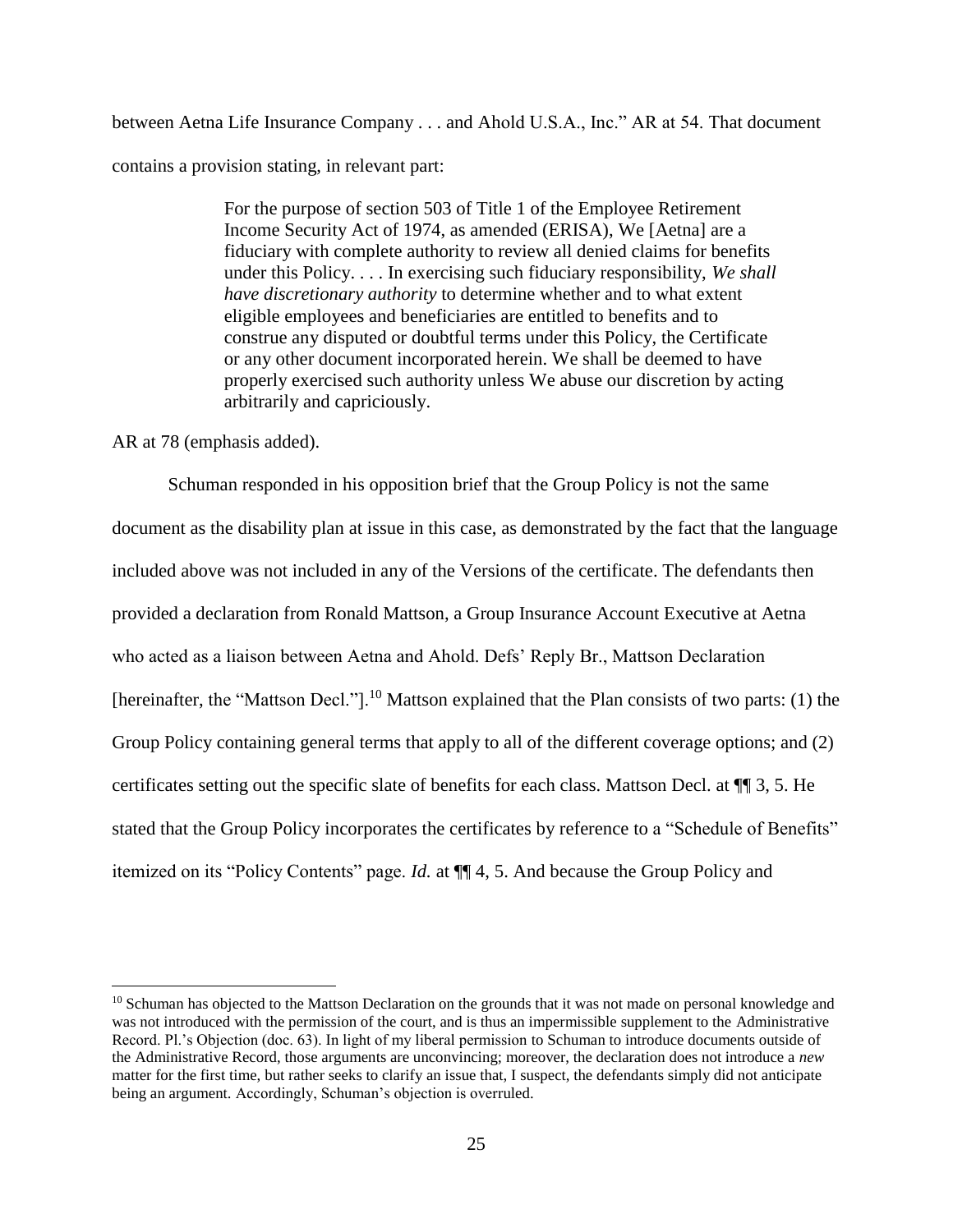certificates are intended to be part of the same document, the latter would not repeat, for instance, a grant of discretionary authority included in the former. *Id.* at ¶ 5.

As discussed further with respect to Schuman's motion for civil penalties, Mattson then disclosed that, in the course of preparing the declaration, Aetna noticed that the "Policy Contents" page of the Group Policy previously produced in the Administrative Record at 59 had dates inconsistent with the version of the certificate to which it referred, and thereby discovered that Aetna and/or Ahold had failed to disclose a Rider with an updated version of that page that had been issued in 2012.<sup>11</sup> *Id.* at  $\P$  10. The updated Policy Contents page cites to SOB1B, an abbreviated reference to Schedule of Benefits 1B, which applies to Full-Time active Stop & Shop, Giant of Maryland and American Sales Salary Employees (i.e., Version Two). *Id.* at Ex. A; AR at 32–34.

Mattson's explanation of the relationship between the Group Policy and the certificates is supported by language in each. Mattson points out that Version Two states that it is "part of the Group Insurance Policy" between Aetna and Ahold and that "the Group Insurance Policy determines the terms and conditions of coverage." *Id.* at 9 (citing AR at 96). Version One includes the same language. AR at 3. In the same vein, the Group Policy cover page indicates that:

Your Group Policy consists of:

 $\overline{a}$ 

a policy "shell" containing general provisions relating to policyholder/insurance company matters, and

a certificate (including the Schedule of Benefits) containing the complete plan of benefits.

 $11$  Schuman objects to the late disclosure of the new Policy Contents page, but does not dispute its authenticity. Accordingly, I assume that the new Policy Contents page is accurate.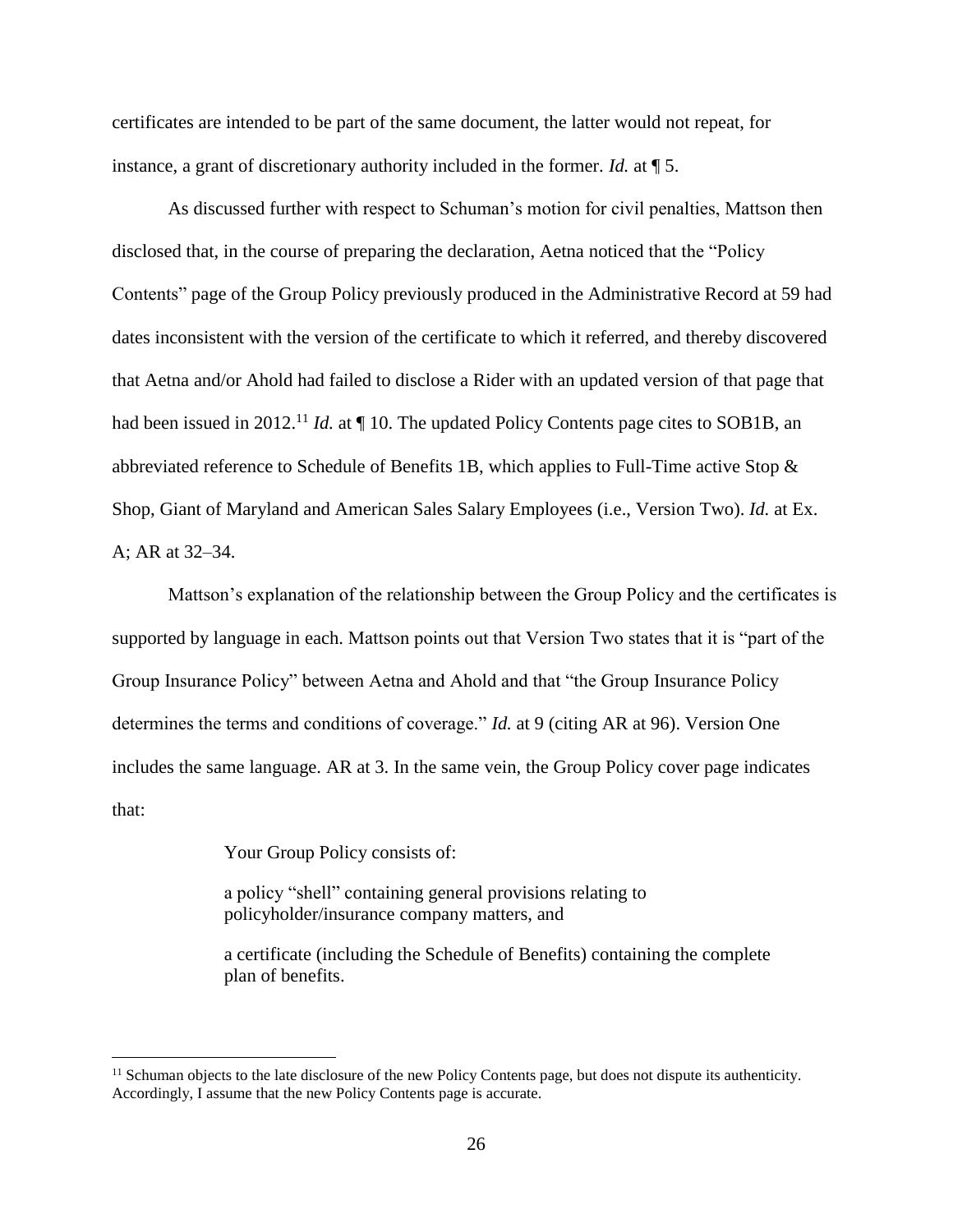AR at 37.

 $\overline{a}$ 

Based on the above account and a review of the documents, I conclude that the Group Policy contains an adequate grant of discretion, and the Group Policy documents as well as *both* Versions of the certificate match Mattson's explanation that the Group Policy, acting as a "wrap," contains the general terms for all coverage.<sup>12</sup> Accordingly, I hold that the Plan granted Aetna discretionary authority.

b. Were appropriate procedures followed such that deference is appropriate?

Despite the grant of discretionary authority, however, Schuman has identified several alleged violations of the claims-procedure regulations that he claims are sufficient to trigger *Halo*'s *de novo* standard of review. *See* Pl.'s Mot for Sum. J. Br. at 31–38; Defs' Opp'n Br. at 9– 16. The defendants did not explicitly cross-move for summary judgment on the procedural violations issue, but they have sought a summary judgment determination that the arbitrary and

<sup>&</sup>lt;sup>12</sup> Schuman has attempted to create additional factual disputes regarding whether the Group Policy actually relates to the certificates. First, he asserts that the Group Policy is an "obviously false document" because it bears the signature of Ronald Williams as CEO of Aetna but it is dated to a time when Williams did not hold that position. Pl.'s Opp'n Br. at 3. Mattson, however, has provided the extremely plausible explanation that the signature was an electronic facsimile, added by harmless accident. Mattson Decl. at ¶ 8. And Schuman has adduced no affirmative evidence, beyond the signature itself, that the Group Policy document was fraudulent. Although in ERISA cases, discovery is generally limited to the administrative record to avoid getting at the substantive merits of the claim decision, Schuman would certainly have been entitled to discovery regarding the authenticity of the governing documents, *see Burgie v. Euro Brokers, Inc.*, 482 F. Supp. 2d 302, 309 n.12 (E.D.N.Y. 2007)—the fact that he apparently either did not seek any such discovery or uncover any favorable evidence undermines the sincerity of his position.

Second, Schuman argues that those pages are, in fact, part of Version One. Pl.'s Objection at 3 (doc. 63). The defendants point out that the table of contents of Version One indicates that the last included section of that document is the Glossary, which ends on page 31 of the Administrative Record. *See* AR at 2. Moreover, the Schedule of Benefits states that it is "For: Full-time active employees of Stop and Shop . . . who are eligible for Long term Disability Benefits," AR at 32, and, as discussed at length above, the parties apparently agree that Version One does not apply to that group.

Third, he argues that because the Group Policy was provided as part of a fax from a claims analyst at the Premium Waiver Unit, "the references in the group policy to LTD premiums can relate to the LTD premium for waiver of premium disability coverage." Pl.'s Objection at 4 (doc. 63). But that position does not appear to be supported by the language of the documents themselves—for instance, the first page of the Group Policy states that it includes "a certificate . . . containing the complete plan of benefits," AR at 37, rather than a more limited discussion of premium waivers. Schuman has not pointed to any evidence that would justify looking beyond the plain language of the documents here.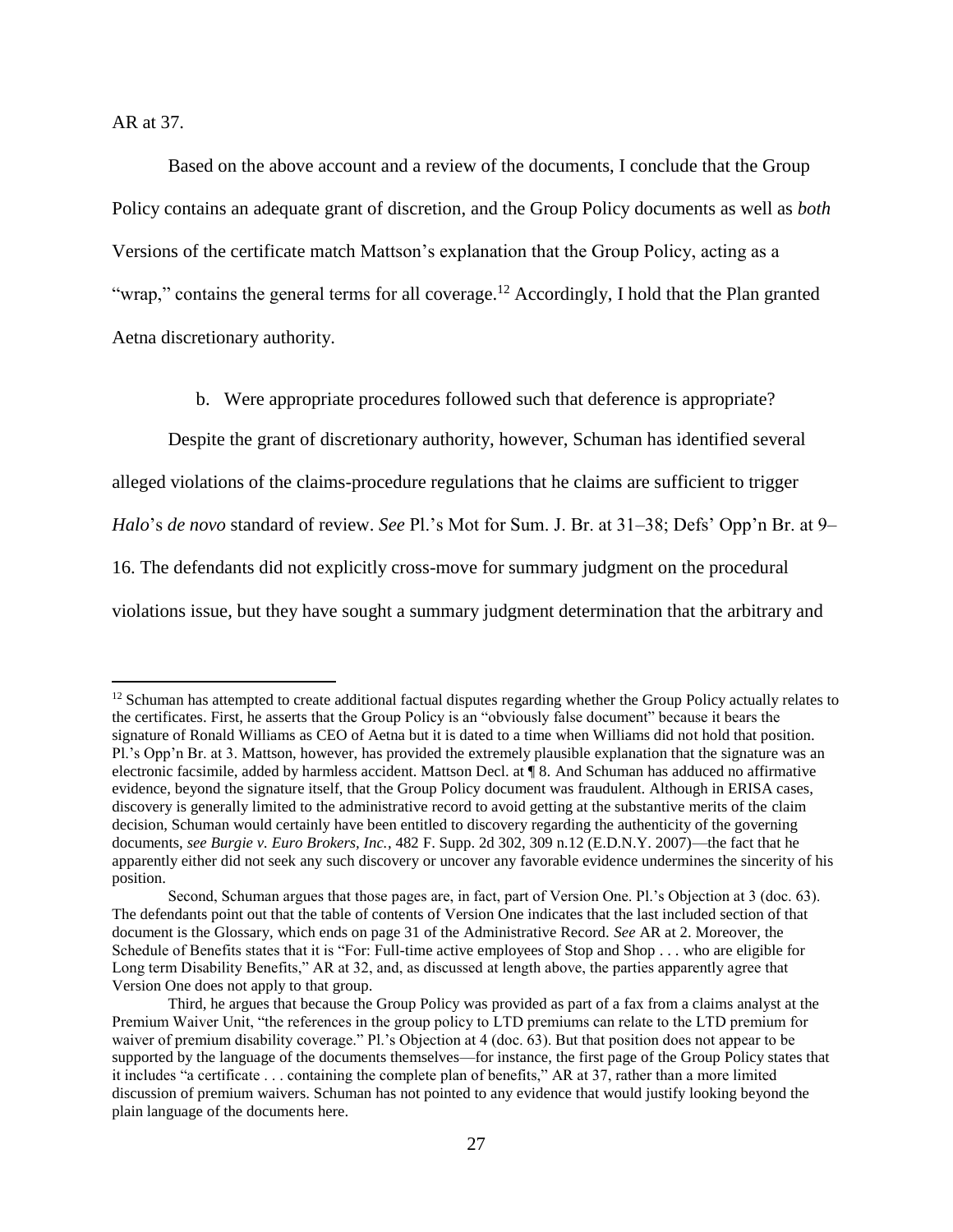capricious standard should apply as a matter of law, which would implicitly require a finding that the *Halo* exception does not apply.

Schuman has raised several genuine issues regarding whether his claims determination was decided in a manner consistent with the claims-procedure regulations. As noted above, in *Halo*, the Second Circuit rejected the "substantial compliance" doctrine, warning that "deviations" [from the regulation] should not be tolerated lightly." *Id.* at 57. Violations of the claims procedure regulation should result in *de novo* review in federal court "unless the plan has otherwise established procedures in full conformity with the regulation and can show that its failure to comply with the claims-procedure regulation in the processing of a particular claim was inadvertent *and* harmless." <sup>13</sup> 819 F.3d at 58. The defendants conceded at the hearing that they have made no arguments about the first element of the *Halo* test, namely, whether those violations were inadvertent. And at least one of the enumerated violations, a complete failure to consider documents submitted on appeal, cannot be written off as harmless because a consideration of those documents could plausibly have changed the outcome of the appeal. I am mindful, however, that the present motions for summary judgment are made on a record that has

 $\overline{a}$ 

<sup>13</sup> The defendants assert that *Halo* must be read narrowly to avoid conflicting with *Conkright v. Frommert*, 559 U.S. 506 (2010), which held that a plan administrator's decision should be given deference unless it was shown that he "had acted in bad faith or would not fairly exercise his discretion" under the plan. *Id.* at 515. Applying that standard, the Court held that an administrator who had committed "a single honest mistake" should not be stripped of deference. *Id.* at 513. But *Conkright* does not appear to conflict with the *Halo* decision—the latter addresses errors resulting from procedural defects, rather than one-off mistakes. Moreover, although *Halo* asserts that the Department of Labor regulation rejected a "good faith" standard of compliance as well as the "substantial compliance" doctrine, *Halo*, 819 F.3d at 57, the decision nevertheless preserves an inadvertent / harmless error exception that seems to be consistent with *Conkright*'s holding, *id.* at 57–58.

I also note that the defendants misstate the *Conkright* holding when they assert that it requires deference to plan administrators "only when a court can conclude that he 'is too incompetent to exercise his discretion fairly.'" Defs' Opp'n Br. at 17 (quoting *Conkright*, 559 U.S. at 521). That statement is actually used by the Court as an example of "extreme circumstances" that would not be given deference, rather than setting out the *requirements* for the boundaries of deference.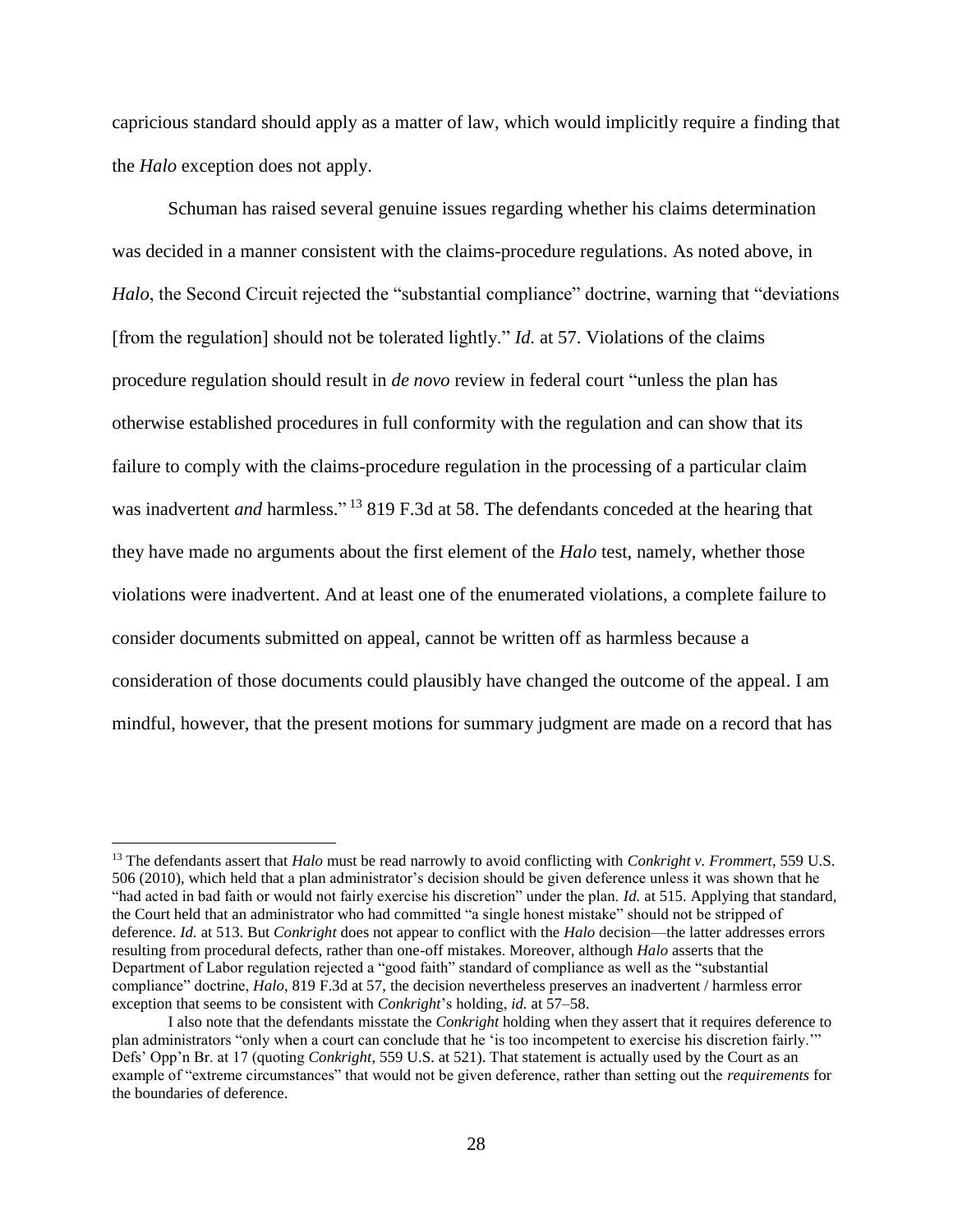thus far largely been limited to the Administrative Record. The violations suggested by that Record would be helpfully elucidated by traditional discovery or, as I discuss below, a remand.

Below I discuss Schuman's strongest arguments that violations have occurred. Because those violations are more than sufficient to trigger *Halo*, in the interest of some brevity, I do not reach Schuman's remaining arguments.

# i. Failure to Consider the Bailey Report – Failure to take into account all documents on appeal, 29 C.F.R.  $\S$  2560.503-1(h)(3)(iv), and appeal review improperly deferential to initial determination, 29 C.F.R. § 2560.503-  $1(h)(3)(ii)$

The most serious plausible procedural violation Schuman asserts is that Aetna failed to consider the additional vocational assessment that he submitted on review (the "Bailey Report").

Section  $(h)(3)(iv)$ , which applies to disability benefit plans through section  $(h)(4)$ , states that a plan's claims procedures "will not be deemed to provide a claimant with a reasonable opportunity for a full and fair review of a claim and adverse benefit determination unless" they "[p]rovide for a review that takes into account all comments, documents, records, and other information submitted by the claimant relating to the claim, without regard to whether such information was submitted or considered in the initial benefit determination."

Schuman argues that Powers, Aetna's Appeals Specialist on Schuman's claim, failed to evaluate any of the documents submitted by Schuman with his appeal. The defendants point out that Taubman's peer review report, on which Powers relied, both reviewed and discussed Bailey's report and Schuman's additional medical evidence. *See* AR at 1081, 1084 (describing, but not analyzing Bailey's report). The peer reviewer is a podiatrist, however, and it is clear that his review was intended to evaluate the medical evidence of Schuman's disability, as opposed to prior assessments of his transferrable skills and specific employment prospects. Accordingly, it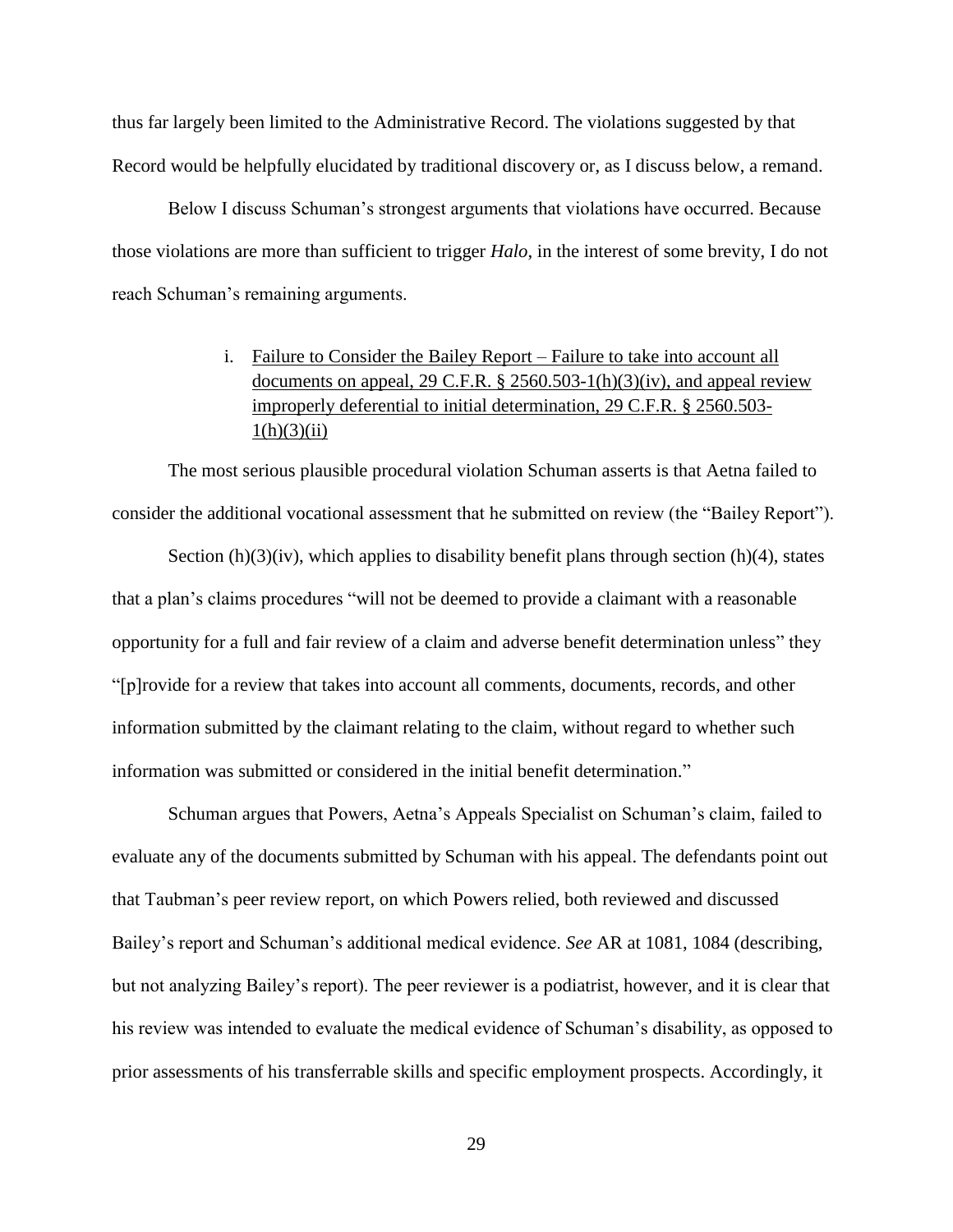would be wholly unreasonable for the appellate reviewer to rely on Taubman's assessment of Bailey's report in order to determine whether its critique of the initial vocational assessment was valid.

The defendants further argue that Schuman has not provided any affirmative evidence that Powers did not independently analyze Bailey's report. But the defendants, and not Schuman, bear the burden to show that their determination is consistent with the claims procedures regulations, and they have not proffered any affirmative evidence that the appellate reviewer *did* consider Bailey's report. Accordingly, Schuman has raised a genuine issue of material fact regarding consideration of the Bailey Report.

Schuman also argues that Aetna's failure to consider the Bailey report in making its appeal decision constitutes an improper deferral to the initial decision, in violation of section  $(h)(3)(ii)$ . Section  $(h)(3)(ii)$ , which applies to disability benefit plans through section  $(h)(4)$ , states that the claims procedures for group health plans "will not be deemed to provide a claimant with a reasonable opportunity for a full and fair review of a claim and adverse benefit determination unless" they "[p]rovide for a review that does not afford deference to the initial adverse benefit determination and that is conducted by an appropriate named fiduciary of the plan who is neither the individual who made the adverse benefit determination that is the subject of the appeal, nor the subordinate of such individual."

Section (h)(3)(ii) is not much litigated. An Eastern District of California judge found that the section was violated when an appellate reviewer "simply copied down" four paragraphs from obviously flawed medical reports as the basis of its conclusion. *Faulkner v. Hartford Life & Acc. Ins. Co.*, 860 F. Supp. 2d 1127, 1143 (E.D. Cal. 2012). A Fifth Circuit panel held that the section was violated when an appellate reviewer relied exclusively on the opinion of the same doctor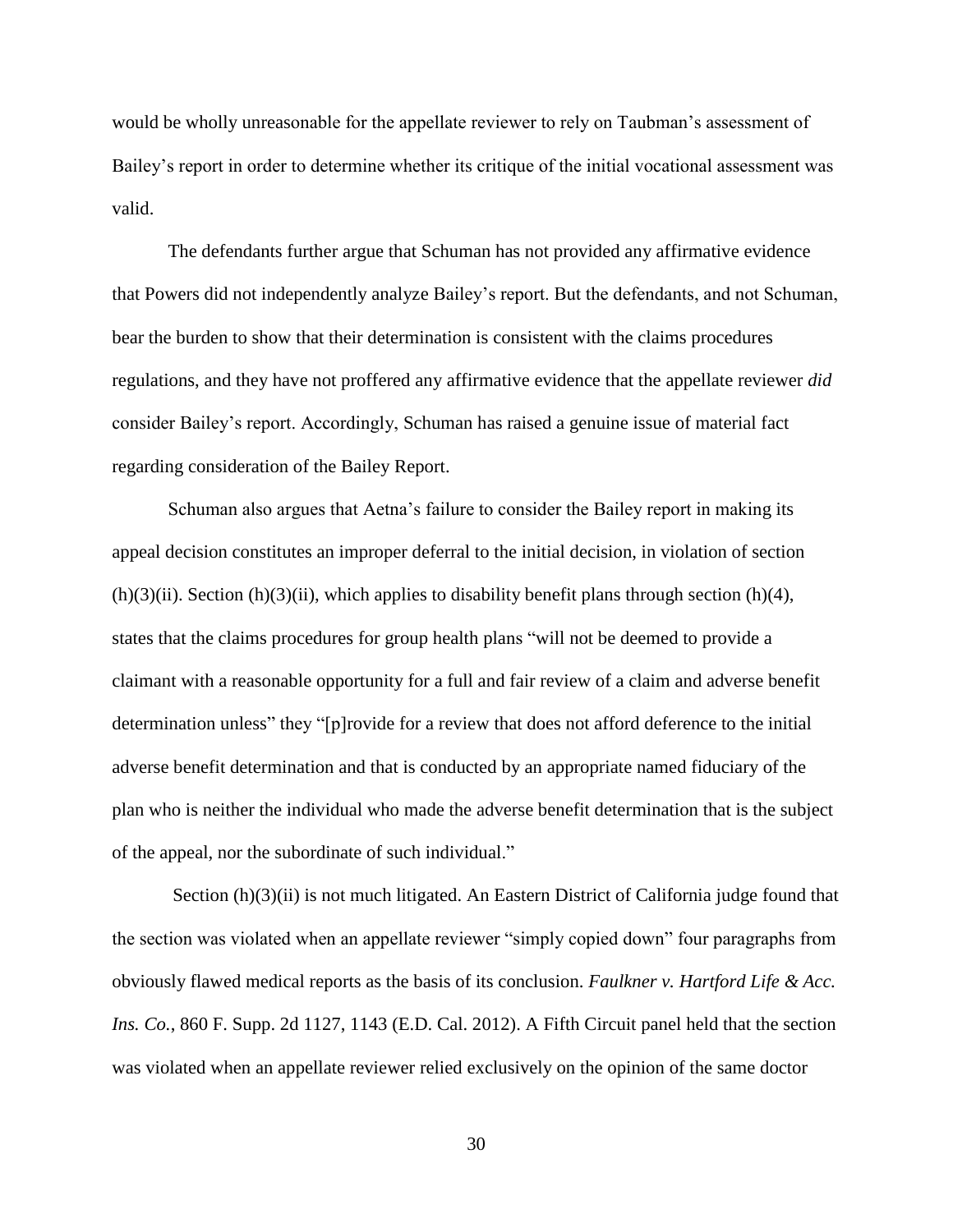who provided the basis for the initial review. *Lafleur v. Louisiana Health Serv. & Indem. Co.*, 563 F.3d 148, 157 (5th Cir. 2009). Neither of those cases is squarely on point—the initial vocational assessment was not obviously flawed or glaringly inconsistent with the record, like the severely criticized reports in *Faulkner*; and Powers here obtained a peer review of the initial doctor's medical opinion, the accuracy of which Schuman does not meaningfully contest. Nevertheless, that the appeal denial letter wholly fails to address any concerns about the accuracy of Thompson's report is concerning, and the defendants have not proffered any evidence that silence was not the result of improper deference to the initial determination.

# ii. Failure to furnish internal guidelines, 29 C.F.R. §§ 2560.503-1(h)(2)(iii) and  $(m)(8)(iv)$

Schuman argues that Aetna also violated the claims-procedure regulation requiring the disclosure of relevant documents when it failed to provide him with copies of internal policy guidelines on request.

Section (h)(2)(iii) requires that there be a procedure to make "relevant documents" available to the claimant on appeal. Schuman asserts that Aetna's internal policy guidelines are relevant documents under section  $(m)(8)(iv)$ . That provision appears to apply to guidelines describing how the plan handles claims based on particular diagnoses, rather than the general guidelines for handling claims. Section (m)(8)(iii) offers a more applicable category of "relevant documents," however, including any document that "[d]emonstrates compliance with the administrative process and safeguards required pursuant to paragraph  $(b)(5)$ ," which in turn requires that the claims procedures ensure that plan provisions are applied in a consistent manner.

The internal guidelines at issue here are clearly relevant to a consideration of whether the claims procedure was applied consistently—although the plan granted Aetna discretionary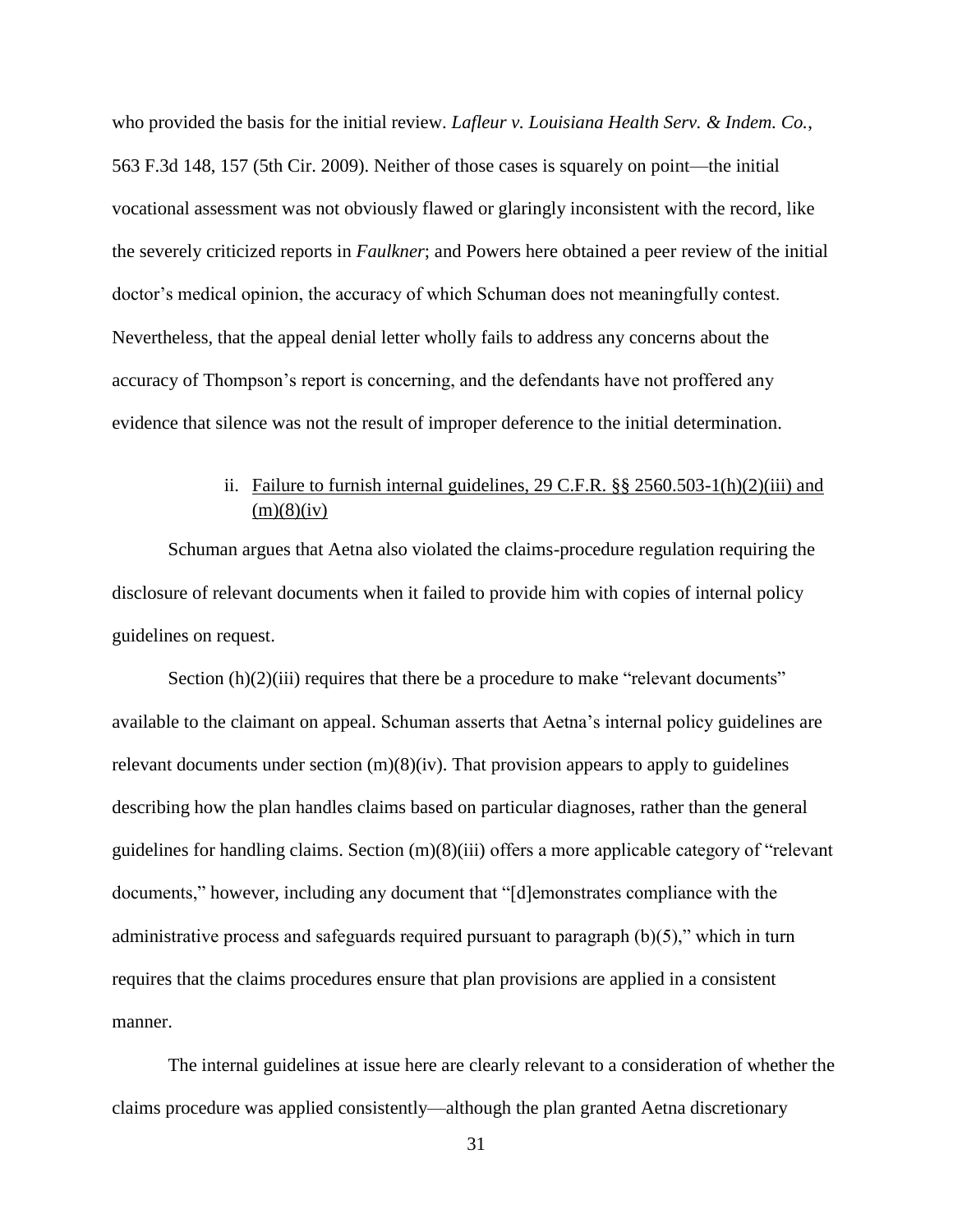authority, when it chose to codify internal guidelines, it established a set of norms against which Schuman was entitled to compare the handling of his own case. *Glista v. Unum Life Ins. Co. of Am.*, 378 F.3d 113, 124 (1st Cir. 2004) (coming to a similar conclusion when considering section  $(m)(8)(iv)$  in the context of a discovery motion). The parties seem to agree that Schuman requested internal policy guidelines from Aetna on November 2, 2014, and that those guidelines were not produced during his appeal, but instead were provided to Schuman for the first time as part of discovery in this case. *See* Defs.' Opp'n Br. at 11–12 (citing Lori A. Medley Decl.). Accordingly, Schuman has raised a genuine dispute of fact on this issue.

#### iii. Failure to set up administrative processes,  $29$  C.F.R.  $\S 2560.503 - 1(b)(5)$

Section (b)(5) requires the claim procedures to include administrative processes ensuring that similarly situated claimants are treated in a consistent manner, including "safeguards designed to ensure and to verify that benefit claim determinations are made in accordance with governing plan documents." Schuman argues that the defendants' inability to even identify, let alone provide, the correct version of his certificate demonstrates that those safeguards were not in place.

The Administrative Record in this case does not inspire confidence. As discussed above, Schuman's first documented request for his certificate occurred in late July 2014. Thereafter, from July 30, 2014 through August 29, 2014, the defendants struggled to provide Schuman with *any* certificate including what they believed to be the correct "own occupation" test period. The briefing in this case has revealed further omissions.

In response, the defendants simply reiterate their argument that Schuman's claim determination was correctly decided under Version Two. But an argument that the claim was actually decided pursuant to the correct policy in *this* case does not address whether the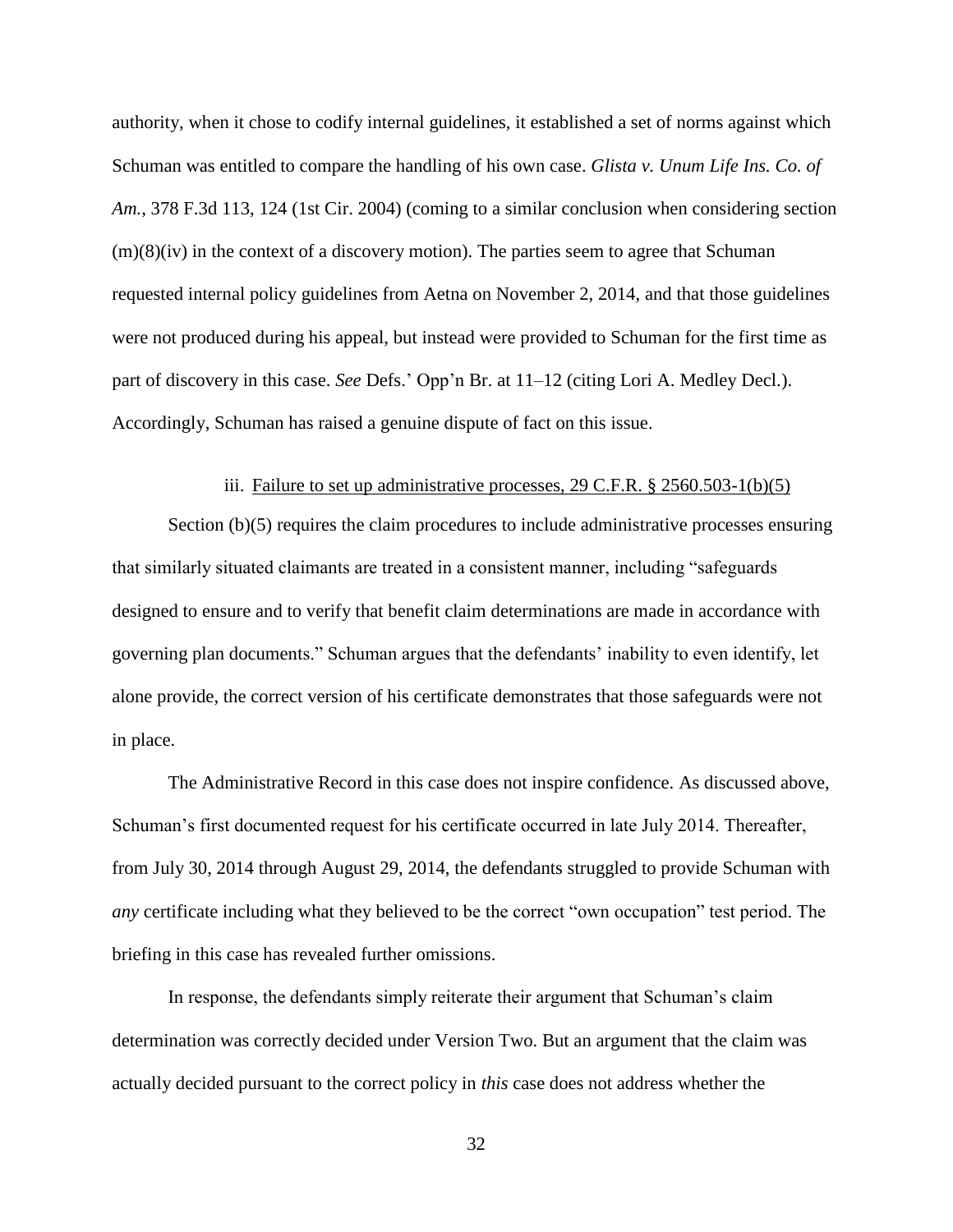safeguards required by section (b)(5) to ensure that outcome in *every* case were actually in place. It seems difficult for the defendants to claim that they have adequate safeguards in place to ensure claims determinations are made in accordance with governing documents when they do not even seem to have a mechanism to consistently identify what those documents are. Accordingly, Schuman has adequately supported a claim that this section was violated.

## iv. Failure to identify experts, 29 C.F.R. § 2560.503-1(h)(3)(iv)

Finally, the defendants admit they did not fully comply with section  $(h)(3)(iv)$ , when they failed to identify Thompson<sup>14</sup> as a vocational expert at any time during the initial determination or appeal. Defs' Opp'n Br. at 13. Section (h)(3)(iv) states that a group health plan's claim procedures must "[p]rovide for the identification of medical or vocational experts whose advice was obtained on behalf of the plan in connection with a claimant's adverse benefit determination, without regard to whether the advice was relied upon in making the benefit determination."

The defendants' concession may be incorrect. Section  $(h)(3)(iv)$  does not state that claimants must be provided with the identity of experts on request, but instead simply requires the claim procedures to "provide" that information. Accordingly, "[m]any district courts have concluded that a plan with procedures that 'provide [ ] for' the identification of these experts upon request satisfies the regulation; the regulations do not require explicit disclosure of those experts in the denial letter." *Bible v. Parker Hannifin Corp. Ben. Fund*, 2015 WL 3756435, at \*1 (E.D. Tenn. June 16, 2015) (collecting cases); *see also Parkridge Med. Ctr., Inc. v. CPC Logistics, Inc. Grp. Ben. Plan*, 2013 WL 3976621, at \*15 (E.D. Tenn. Aug. 2, 2013) (finding no violation of section  $(h)(3)(iv)$  where the plaintiff failed to request the experts' identities). In the

 $\overline{a}$ 

<sup>14</sup> Schuman describes the improperly unidentified individual as the "vocational reviewer," and the defendants do not specify the individual, but they do refer to Thompson's Labor Market Survey Report, so I assume Thompson is the individual in question.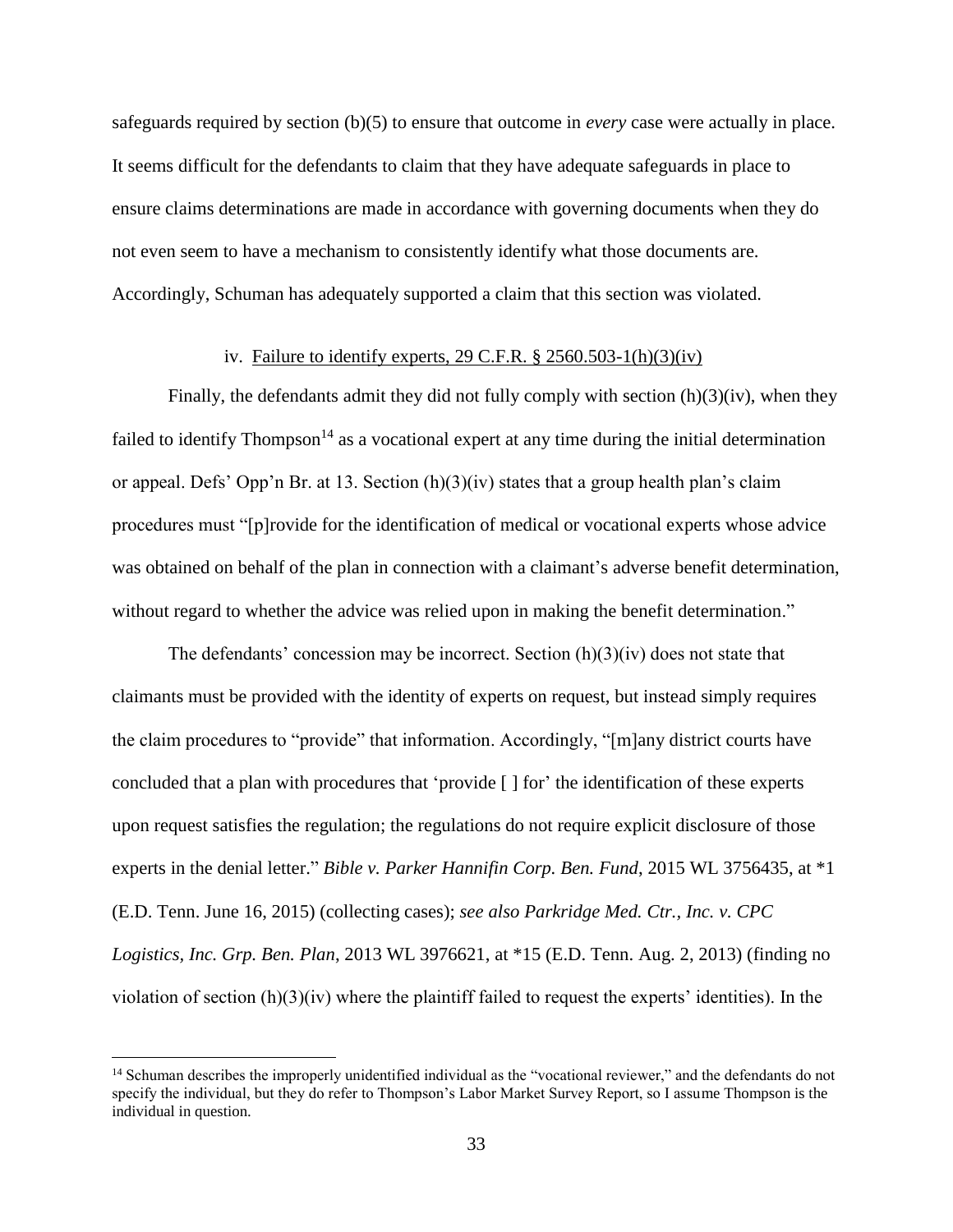present case, Schuman has not indicated that he specifically requested identification of any experts during the pendency of his claim and appeal. Although the defendants concede that, in contrast to the cases discussed above, Aetna's policy would have prohibited disclosure of the specific document, Defs' Opp'n Br. at 13, neither party discusses whether that policy also would have prohibited the disclosure of Thompson's identity.

#### v. The Need for Remand

Together, the violations discussed above are sufficient under *Halo* to trigger *de novo*  review of the defendants' determination that Schuman did not meet the "reasonable occupation" test. But additional ambiguities in the Administrative Record cloud the viability of that review. To be sure, many of the issues raised above would benefit from discovery outside of that Record.

More importantly, however, it is unclear from the Administrative Record whether either party presented sufficient evidence during the initial claim review and appeal process to determine whether Schuman meets "reasonable occupation" standard. Aetna's vocational experts appear to have assumed—perhaps overly generously—that a "reasonable occupation" means one that would fit easily into Schuman's resume, and accordingly focused on specific *positions* in the pharmaceutical industry in Connecticut, rather than considering more generally whether Schuman was, or could reasonably become fitted for, *occupations* in the economy. Bailey, Schuman's expert, correctly began with a consideration of general occupations as described by the Dictionary of Occupational Titles, but does not seem to have given serious consideration to the "become reasonably fitted" portion of the reasonable occupation standard. And then Aetna compounded the problem by failing to adequately consider Bailey's report on review.

The proper approach lies somewhere between those taken by the two sides—an appropriate evaluation will consider *both* whether Schuman is or may become fitted to perform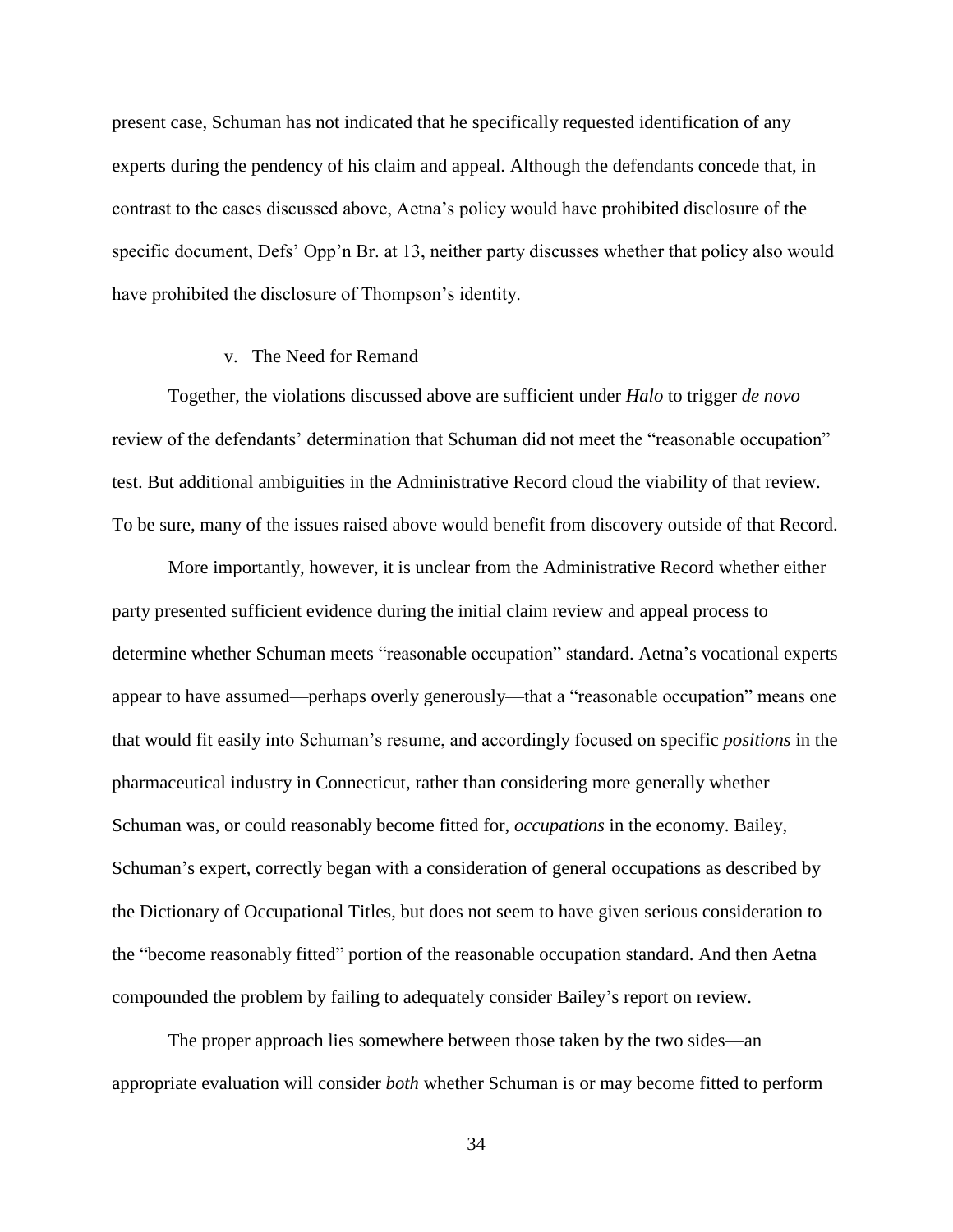any type of work that actually exists in the economy *and* whether he is "vocationally qualified to obtain such employment, and to earn a reasonably substantial income from it." *Demirovic v. Bldg. Serv. 32 B-J Pension Fund*, 467 F.3d 208, 215 (2d Cir. 2006); *see also Durakovic v. Bldg. Serv. 32 BJ Pension Fund*, 609 F.3d 133, 136 (2d Cir. 2010) (applying the same holding); *Smith v. Champion Int'l Corp.*, 573 F. Supp. 2d 599, 618–55 (D. Conn. 2008) (providing an exhaustive discussion of how to conduct appropriate vocational and transferrable skills analyses). Without such an evaluation, however, in order to make a proper determination I would be required to consider significant evidence outside of the Administrative Record and, in a meaningful sense, to become the decisionmaker in the first instance rather than a reviewer of the decisions made by the Claims Administrator. Accordingly, remand is appropriate to supplement the Administrative Record with information necessary to permit Aetna to make an appropriate evaluation of Schuman's LTD claim. *See Miller v. United Welfare Fund*, 72 F.3d 1066, 1071 (2d Cir. 1995) ("[N]othing in the legislative history suggests that Congress intended that federal district courts would function as substitute plan administrators.") (internal quotation marks and citation omitted).

#### c. Conflict of Interest

Schuman's complaint and briefing also suggest an argument that Aetna has a conflict of interest as the party that both evaluates claims and indemnifies the Plan for any payments made on those claims, and accordingly Aetna's decision-making should be entitled to less deference. *See* Pl.'s Mot. for Sum. J. Br. at 39–43; Defs' Opp'n Br. at 20–29. The Supreme Court, in *Metropolitan Life Insurance Co. v. Glenn*, 554 U.S. 105 (2008), held that similar circumstances created a potential conflict of interest that should "'be weighed as a factor in determining whether there is abuse of discretion.'" *Id.* at 115 (quoting *Firestone Tire & Rubber Co. v. Bruch*,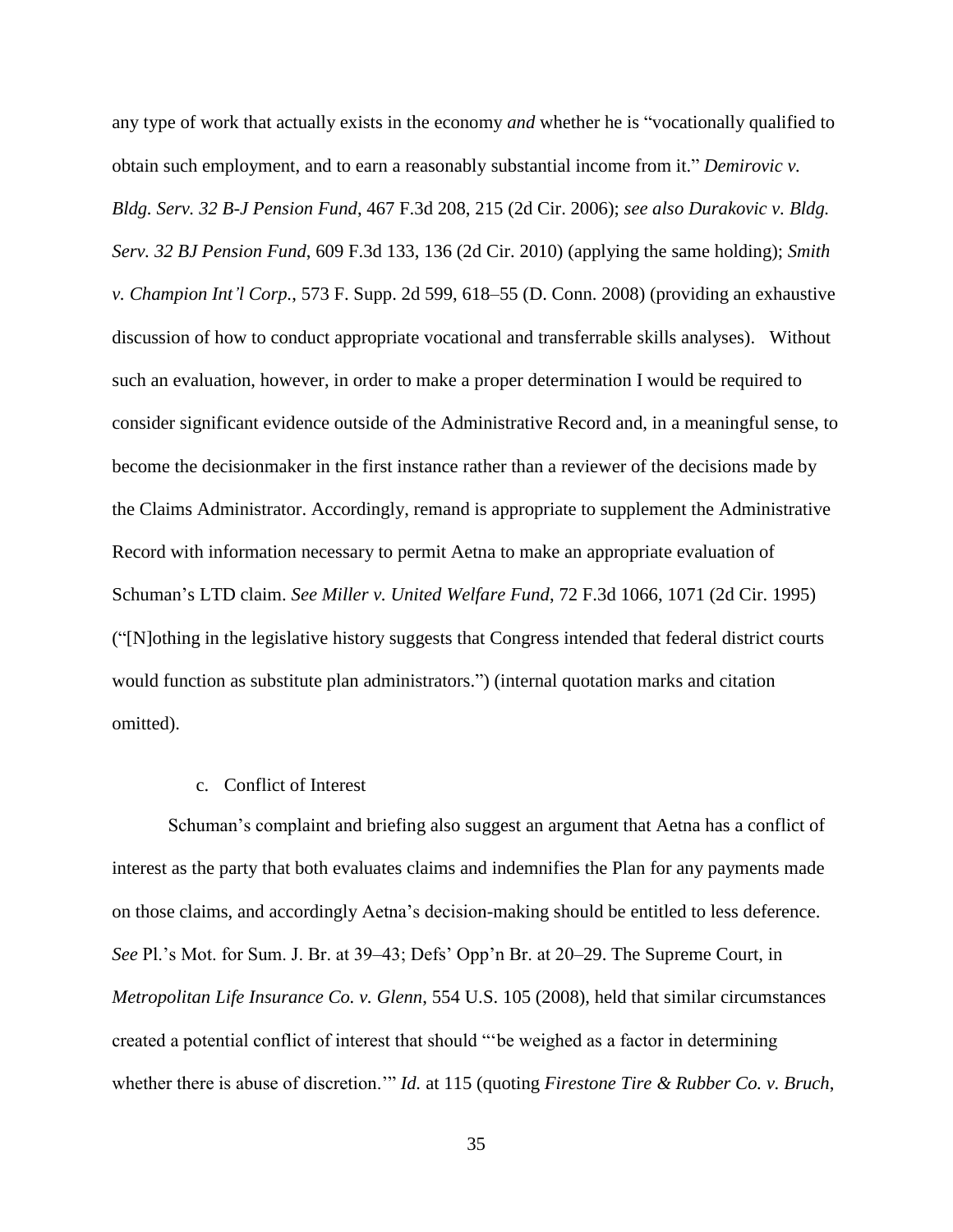489 U.S. 101, 115 (1989)). The *Glenn* Court instructed lower courts to consider, *inter alia*, whether the administrator had "a history of biased claims administration" or whether it had, instead, "taken active steps to reduce potential bias and to promote accuracy." *Id.* at 117.

The defendants point out that only limited discovery has been taken on the details of a potential conflict. *See* Defs' Opp'n Br. at 21. Schuman has alleged both structural conflicts and specific facts in his case that, read most favorably to him, could suggest interference on the basis of a conflict; moreover, some of the facts underlying his conflict claim will also be assessed as part of the *de novo* review of his claim determination. Given that I have already found good cause to remand this case in order to resolve the issues discussed above, however, the need for additional discovery on the question of conflict can be addressed if and when the case returns to this court.

#### C. Equitable Claims

Schuman also argues for various equitable remedies based on his "reasonable reliance" on the twenty-four–month period. *See* Am. Compl. at ¶ 16(i) ("Defendants misrepresented the length of the "own occ" period in violation of 29 U.S.C. § 1132(a)(3)."). In his motion for summary judgment, Schuman describes his claim for equitable relief as seeking a remedy equivalent to estoppel under section 502(a)(3) of ERISA, 29 U.S.C. § 1132(a)(3). *See* Pl.'s Mot. for Sum. J. Br. at 54.

"To prevail on an estoppel claim under ERISA, [a plaintiff] must prove (1) a promise, (2) reliance on the promise, (3) injury caused by the reliance, and (4) an injustice if the promise is not enforced, and must adduce facts sufficient to satisfy an 'extraordinary circumstances' requirement as well." *Paneccasio v. Unisource Worldwide, Inc.*, 532 F.3d 101, 109 (2d Cir. 2008) (internal quotation marks, alterations, and citation omitted).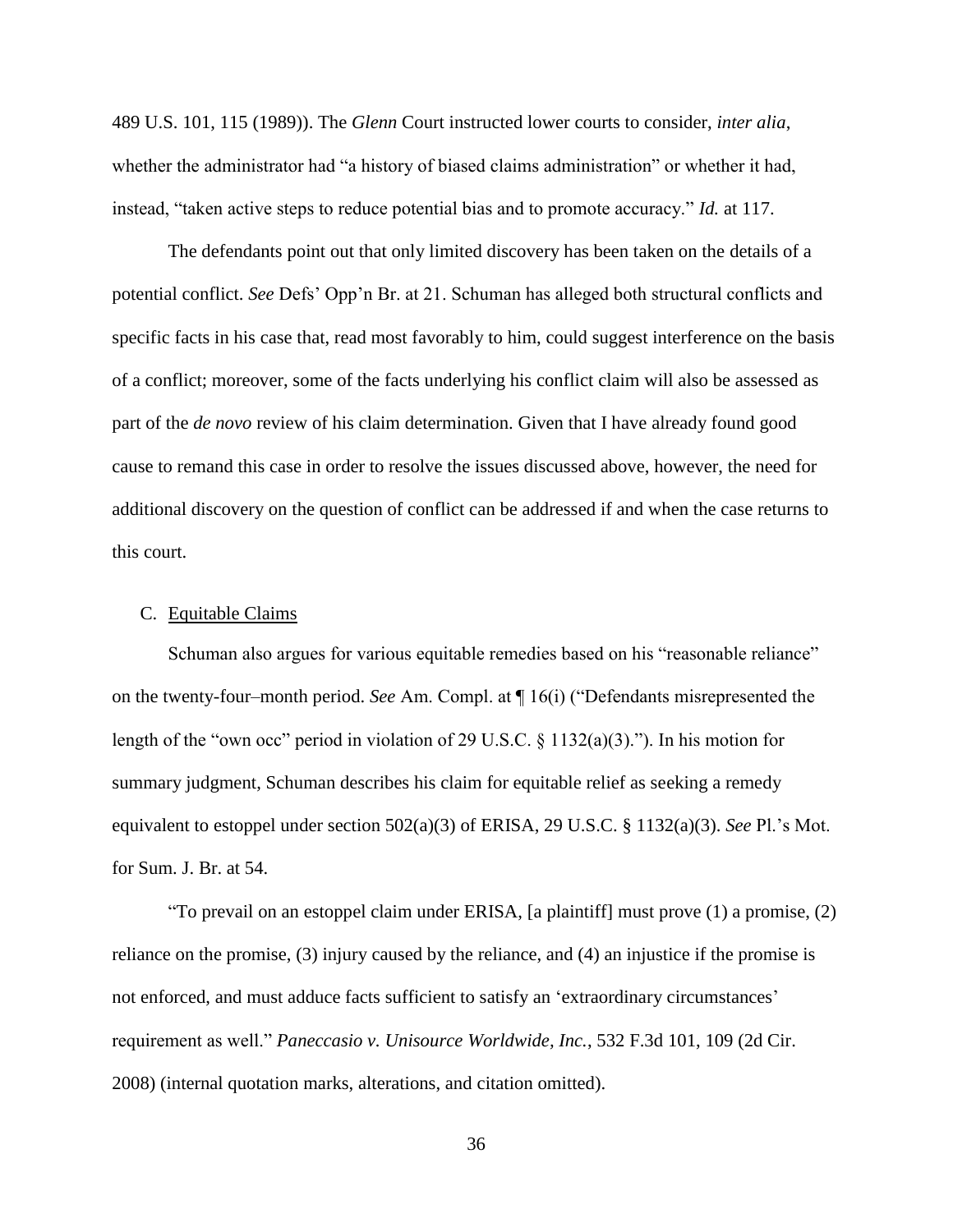The defendants correctly argue that Schuman cannot show reasonable reliance as a matter of law. Schuman's only evidence of his reliance appears to be his two declarations. *See* Schuman Decl. 1 (AR at 1033, undated but submitted on May 19, 2015); Schuman Decl. 2 (ADD at 1510, dated February 25, 2016). In his first declaration, Schuman states that he downloaded Version One in May 2013 and relied on the twenty-four–month "own occupation" test period in "the spring of 2014" when deciding whether to send his daughter to a more expensive college. AR at 1033. His second declaration adds that he either downloaded Version One *or* received it by mail from Ahold in May 2013. ADD at 1510.

The defendants point out, however, that between May 2013 and "the spring of 2014," Schuman was told multiple times that his benefits test would change after twelve months. Schuman did not question or object to any of those statements; indeed, the record suggests Schuman asked several questions about the "reasonable occupation" test in 2013 that reflected an awareness of the twelve-month time period. *See* AR at 203 (telephone note on September 26, 2013 stating that "EE also asked about RW of 60% after a year of benefits"); AR at 555 (note between July 17 and July 21, 2014 stating that "EE asked about the change in disability in Oct and how this [apparently indicating a recent surgery] affects it"). There is thus no reasonable dispute that Schuman was at least on inquiry notice, if not actual notice, as of "the spring of 2014" that a twelve-month "own occupation" test period would apply.

Similarly, Schuman cannot show the requisite "extraordinary circumstances." In order to satisfy that requirement, a plaintiff "must show that the employer used the promise to 'intentionally induce [a] particular behavior' on the plaintiff's part only to renege on that promise after inducing the sought after behavior." *Peterson v. Windham Cmty. Mem'l Hosp., Inc.*, 803 F. Supp. 2d 96, 105 (D. Conn. 2011) (quoting *Devlin v. Transp. Commc'n Int'l Union,* 173 F.3d 94,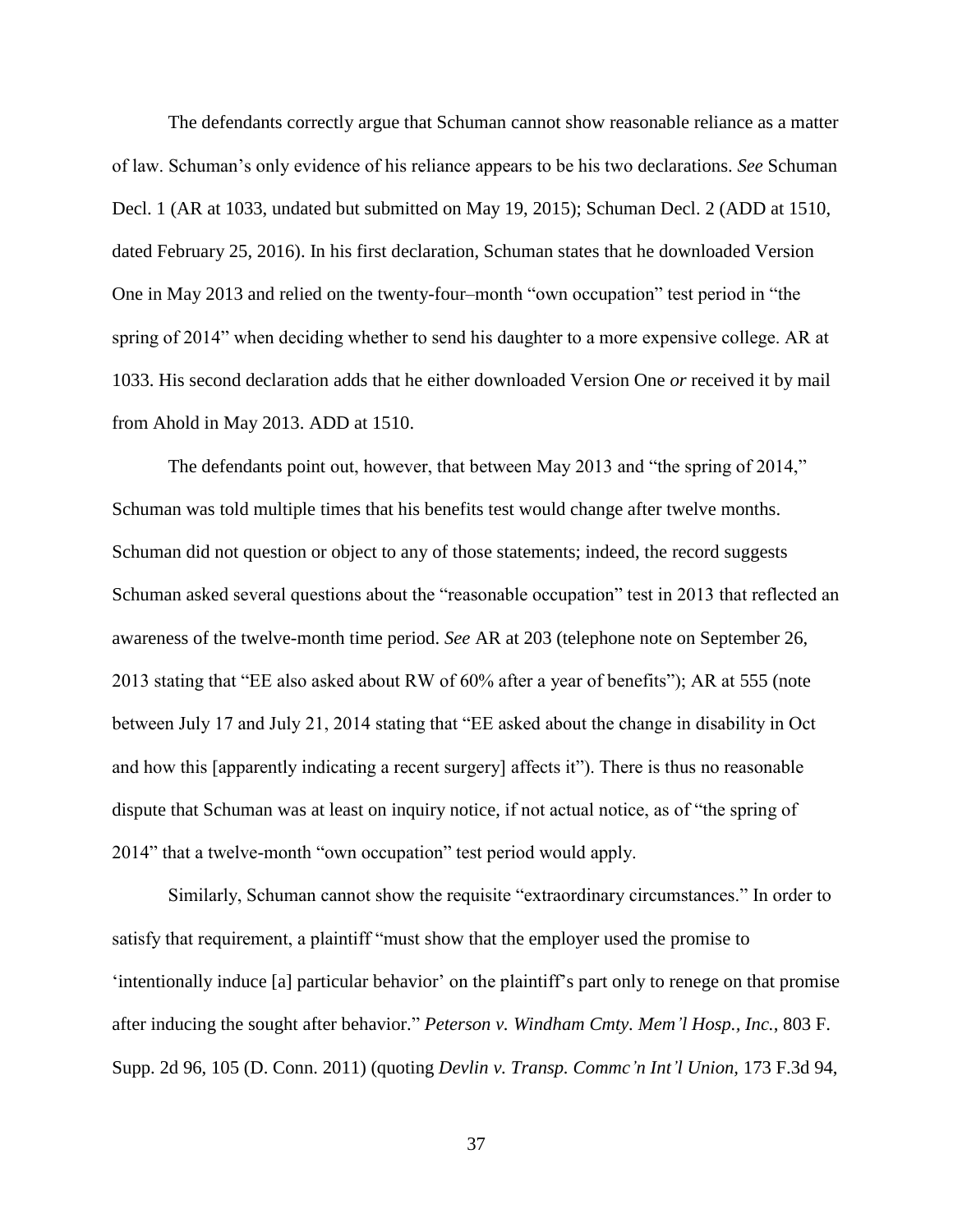102 (2d Cir. 1999)). Although Schuman apparently recognizes that such circumstances must involve inducement, *see* Pl.'s Opp'n Br. at 13, he makes no effort to argue that any of the defendants had any intent to induce him to do anything by misrepresenting the length of his "own occupation" test period. There is certainly no plausible argument that the defendants somehow intended the action that Schuman claims he took as a result of his reliance—namely, deciding to send his daughter to a more expensive college.

The bulk of Schuman's responsive argument goes to establishing that he can properly assert an equitable claim within the ERISA framework. Assuming, *arguendo*, that he can, he has nevertheless failed to identify any ground for equitable relief that does not require a showing of reasonable reliance. Accordingly, I hold that Schuman did not reasonably rely on a twenty-four– month "own occupation" test period, and therefore grant the defendants' motion for summary judgment on Schuman's equitable claims.

#### D. Motion for Civil Penalties

Schuman also moves for civil penalties against the Administrative Committee of Ahold, as Plan Administrator, under ERISA. He argues by omitting the updated Rider that was disclosed for the first time in the Mattson Declaration, the Administrative Committee failed to provide requested Plan materials on the timeline required by the statute. The Committee, asserting that the motion is frivolous, seeks costs.

Section 104(b)(4) of ERISA, 29 U.S.C. § 1024(b)(4), requires that:

The administrator shall, upon written request of any participant or beneficiary, furnish a copy of the latest updated summary, plan description, and the latest annual report, any terminal report, the bargaining agreement, trust agreement, contract, or other instruments under which the plan is established or operated.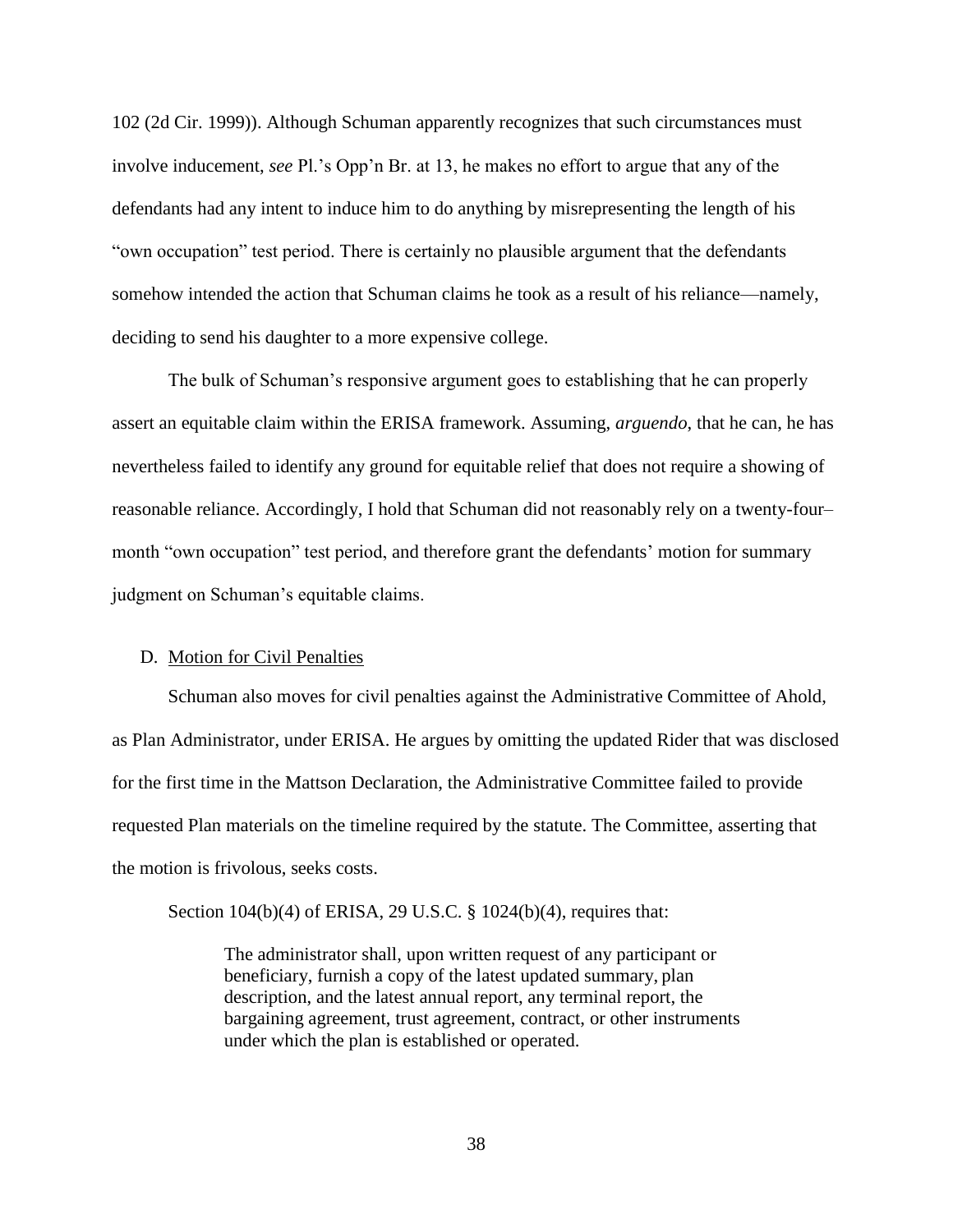ERISA's civil enforcement provision further provides that any administrator who fails to comply with a request for information required to be disclosed under the statute within 30 days of that request "may in the court's discretion be personally liable to such participant or beneficiary in the amount of up to  $\{110\}$  a day from the date of such failure." 29 U.S.C.  $\{1132(c)(1)(B)$  and 29 C.F.R. § 2575.502c-1(increasing potential penalty amount to \$110). As noted above, the parties agree that the Administrative Committee is the Plan Administrator. They also seem to agree that ERISA at least arguably required the disclosure of the Rider and updated "Policy Contents" page, presumably as an "instrument under which the plan is operated"<sup>15</sup> under section  $104(b)(4)$ .

"In assessing a claim for statutory penalties under ERISA, a district court should consider various factors, including [1] bad faith or intentional conduct on the part of the administrator, [2] the length of the delay, [3] the number of requests made and documents withheld, and [4] the existence of any prejudice to the participant or beneficiary." *Zann Kwan v. Andalex Grp. LLC*, 737 F.3d 834, 848 (2d Cir. 2013) (internal quotation marks and citation omitted). Schuman asserts that each of those factors weighs in favor of awarding penalties in the present case. Schuman is correct that the length of the delay in providing the correct document is significant, at 19 months, and that the Administrative Committee had numerous opportunities to find the omitted document and provide it to Schuman. The remaining factors, however, do not support the imposition of sanctions.

 $\overline{a}$ 

<sup>&</sup>lt;sup>15</sup> There is at least a colorable argument that the Rider and new "Policy Contents" page, which make only a technical change to the Plan, do not constitute an "instrument" within the meaning of the statute. *See Bd. of Trustees of the CWA/ITU Negotiated Pension Plan v. Weinstein*, 107 F.3d 139, 142–44 (2d Cir. 1997) (observing that both the plain meaning of the word "instrument" and the legislative history of the statute suggest that ERISA's disclosure requirements were intended to provide beneficiaries with the governing legal documents that affected their ability to obtain their benefits, rather than granting an unlimited entitlement to "technical" documents). I need not decide that issue here, however, because the same concerns are adequately addressed by the prejudice inquiry.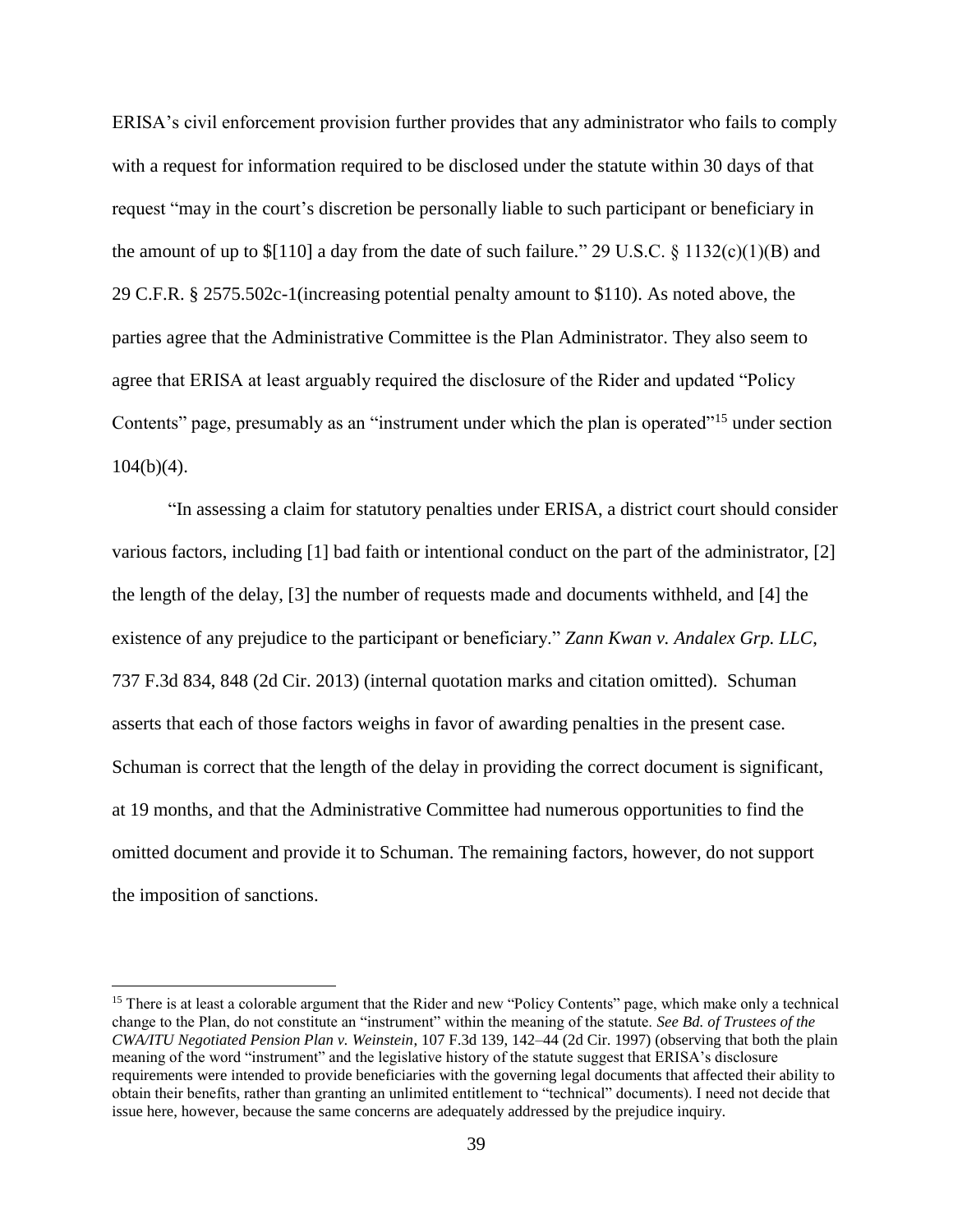Schuman asserts that bad faith is shown by the Committee's persistent inability to provide Schuman with the applicable plan documents. Pl.'s Mot. at 3. But this motion for civil penalties is tied to a specific omission—it is not an alternative vehicle by which to punish Ahold for the substance of the complaint. Schuman has offered no evidence that the Administrative Committee was aware of the omitted Rider and was intentionally keeping it from him, or that it was intentionally failing to conduct an appropriate search of its documents. Although the Committee's difficulty in providing a complete and accurate copy of Schuman's plan is concerning, the evidence in the record suggests incompetence, rather than bad faith or intentional conduct, drove both the specific omission here and the Committee's inability to provide proper plan documents more generally.

Schuman argues that Watts' assertion that the Plan "had not been amended since January 1, 2011" was false or misleading. The Committee has a convincing rejoinder. It points out that the contested statement reads in full:

> Because the LTD Plan has not been amended since January 1, 2011, there have been no Summaries of Material Modifications since that time.

A "Summary of Material Modifications" ("SMM") is defined in the SPD as "an amendment that changes the terms described in this SPD." Eckert Decl., Ex. E at 24. The Committee asserts that SMMs are intended to put employees on notice only of *material changes*, rather than superficial ones such as the change at issue here. Accordingly, it argues that Watts' letter should be understood as correctly stating that there had not been any *material* modifications to the LTD Plan since June 1, 2011. I agree.

Finally, the Committee argues that Schuman has failed to show any prejudice resulting from the omitted Rider and new "Policy Contents" page. Ahold Opp'n Br. at 4. Schuman had no need to rely on the Policy Contents page that he received, and it is unclear how or why such a